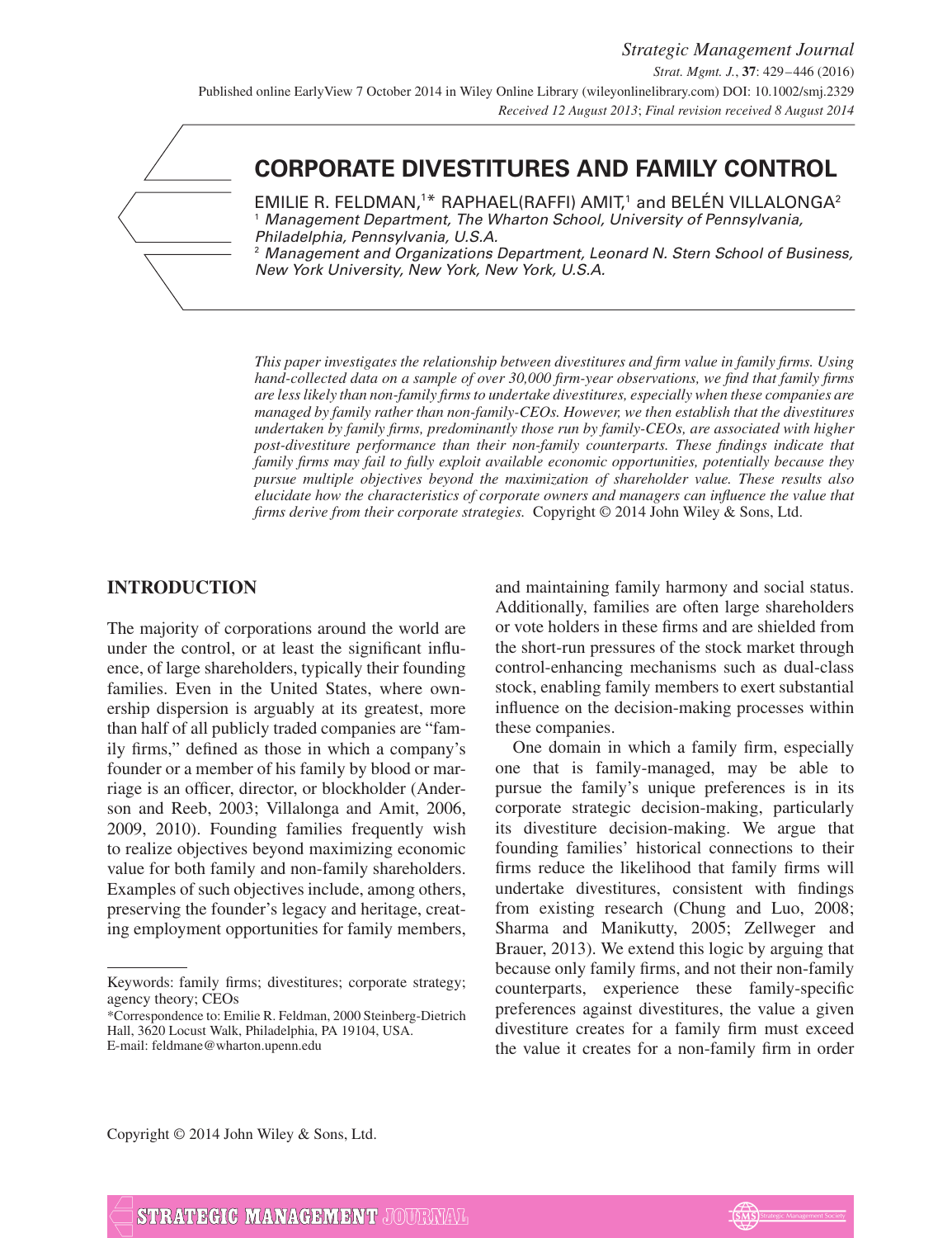for that deal even to be undertaken in the first place. This implies that divestitures undertaken by family firms will create more value for these companies than do the divestitures undertaken by non-family firms. This effect should be stronger in family firms that are run by founding family members, since the interests of family managers are especially closely connected to the firms they oversee.

We test these predictions using a hand-collected database consisting of detailed information on the divestiture activity and family ownership and control of 30,143 firm-year observations from 2,110 companies between 1994 and 2010. We first confirm that family firms are indeed less likely to undertake divestitures than non-family firms, particularly when the CEO is a member of the founding family. Then, consistent with our arguments, we establish that firm value is higher when divestitures are undertaken by family rather than non-family firms, and especially so when family firms are run by family-CEOs rather than non-family-CEOs.

In light of the foregoing discussion, the dependent variable of interest in our study is the value created for a firm's shareholders by a given divestiture (not the value of the divested assets). As such, in our empirical tests, we carefully account for three factors that could distort the observed relationship between divestitures and firm value: we employ coarsened exact matching models to deal with the issue of non-random selection in the divestiture decision; we use the first-differenced value of Tobin's q as the dependent variable in these coarsened exact matching models to minimize the effects of time-invariant, firm-specific, unobservable factors on the relationship between divestitures and firm value; and we implement event studies to isolate investors' immediate reactions to divestiture announcements, which reduces the effects of any *ex ante* differences that might exist between the traits of family and non-family firms. The fact that we find support for our predictions regarding the relatively greater value created by divestitures undertaken by family (and family-CEO) firms using these rigorous methodologies suggests that the core mechanism driving our results is the distinctive preferences of founding families, since our empirical approaches rule out both the observable and unobservable sources of bias that could constitute alternative explanations to this interpretation. We also provide descriptive evidence in support of this point by showing that the shareholder value created by divestitures declines in the generation of a given company's family ownership and management. This reveals that the family firms and family managers that exhibit the strongest preferences against divestitures enjoy the highest returns when they do undertake these deals.

The research in this study bridges the literatures on family business management and corporate strategy, generating two key theoretical contributions. Our work underscores the predominance in family firms of agency conflicts between family and non-family shareholders: the unique preferences of founding families and their ability to act on them appear to manifest themselves in firms' corporate strategy decisions and outcomes, illustrating how and why family firms might fail to fully exploit the economic opportunities that are available to them. Our study also addresses the questions of when, and for which firms, divestitures create value, and helps explain the relative scarcity of divestiture activity despite its potential benefits.

# **THEORY AND HYPOTHESES**

### **Agency problems in family firms**

The canonical, agency-based model of the modern corporation is one in which the primary goal of managers (agents) is to maximize value for the shareholders (principals) of the companies they oversee (Berle and Means, 1932). Agency problems arise in corporations when self-interested managers instead seek to maximize value for themselves at the expense of their shareholders (Jensen and Meckling, 1976).

An additional conflict beyond this traditional conceptualization of the agency problem may occur in firms in which a large shareholder holds an ownership stake alongside a fringe of small shareholders (Shleifer and Vishny, 1986). In such firms, the large shareholder, by virtue of their controlling ownership stake, may extract "private benefits of control" by maximizing over their own preferences at the expense of those of small shareholders, a principal-principal conflict.

Family firms are a classic example of this circumstance, in that the families that found these companies exhibit a unique set of preferences that their controlling ownership stakes (and often, their roles in management) enable them to pursue (Burkart, Panunzi, and Shleifer, 2003; Villalonga and Amit, 2006). The distinctive preferences of family firms, relative to those of non-family firms,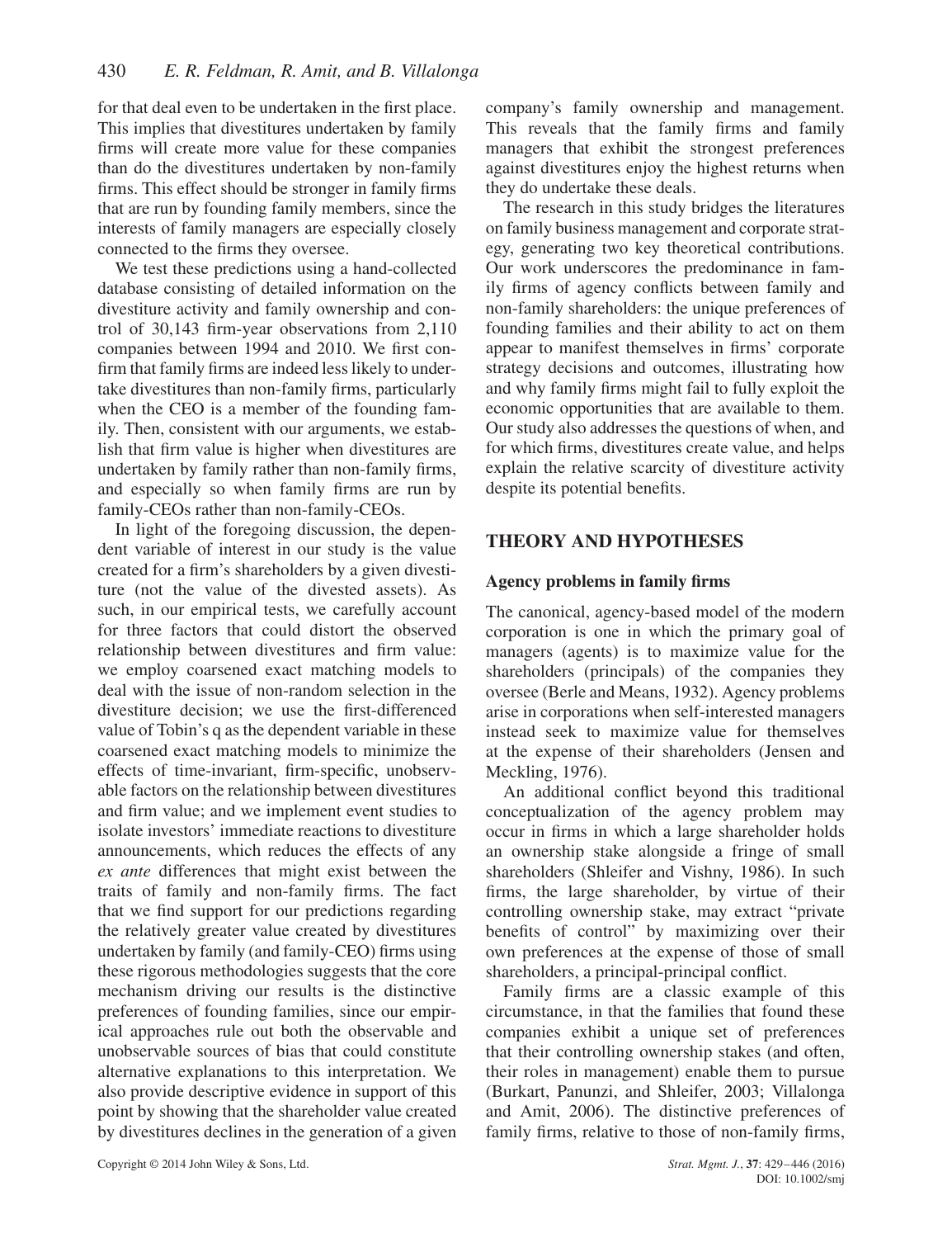can be grouped into two broad categories, financial and non-financial.

From a financial standpoint, founding families frequently have long investment and profit horizons. Accordingly, they may shield themselves from the short-run pressures of the stock market through control-enhancing mechanisms such as dual-class stock, disproportionate board representation, pyramids, and voting agreements (Claessens, Djankov, and Lang, 2000; Faccio and Lang, 2002; Gompers, Ishii, and Metrick, 2010; La Porta, López-de-Silanes, and Shleifer, 1999; Villalonga and Amit, 2009). Consequently, their control rights often exceed their cash flow rights, a circumstance that has been shown to be associated with lower firm value (Claessens *et al.*, 2002; La Porta *et al.*, 2002; Villalonga and Amit, 2006, 2009).

From a non-financial perspective, founding families are embedded in the firms they create, often in tacit and intangible ways (Gómez-Mejía, Makri, and Kintana, 2010; Gómez-Mejía *et al.*, 2007). The corporate names of family firms frequently include or are derived from the surname of the family itself (*e.g.*, Ford, Johnson, Kohler, etc.), reflecting strong identity-based connections (Dyer and Whetten, 2006), and the management of a family firm may be passed down across generations, such that the family's ways of doing business are preserved (Hall and Nordqvist, 2008). As such, the family may wish to realize objectives beyond maximizing economic value for shareholders. Examples of such objectives include, among others, preserving the founder's legacy and heritage (Casson, 1999), creating employment opportunities for family members (Bennedsen *et al.*, 2007; Pérez-González, 2006), behaving responsibly towards employees and other relevant stakeholders (Berrone *et al.*, 2010; Block, 2010; Stavrou, Kassinis, and Filotheou, 2007), and maintaining social status in the community (Arregle *et al.*, 2007).

The foregoing discussion indicates that there are a number of dimensions along which the preferences of family firms may differ from those of non-family firms. Thus, while the primary objective of both family and non-family firms should, in theory, be to maximize value for all shareholders, the fact that founding families have this unique set of preferences (along with the power to pursue them) suggests that family firms may instead make decisions that satisfy the preferences of the families that found them. As will now be discussed, one important domain in which this tendency might manifest itself quite strongly is in family firms' corporate strategic decision-making, and in particular, its divestiture decision-making.

### **The benefits and costs of divestitures**

Corporate strategy is fundamentally concerned with the question of how a firm can create value over and above the value its business units create by themselves (Collis and Montgomery, 1998; Goold, Campbell, and Alexander, 1994; Porter, 1987; Prahalad and Doz, 2003), which, by definition, involves decisions about where to draw firm boundaries. Diversification has traditionally been featured quite prominently in this literature: transactions like mergers and acquisitions, through which diversification is frequently effectuated, are thought to enable firms to leverage their core competences and attain synergies across their disparate business units (Singh and Montgomery, 1987; Wernerfelt, 1984).

Increasingly, however, refocusing activity has come to be viewed as an important part of corporate strategic decision-making, a point that is underscored by the recent prevalence of divestitures as a mode of corporate reconfiguration (Solomon, 2014). Divestitures are believed to enable firms to reconfigure resources within their corporate portfolios (Capron, Dussauge, and Mitchell, 1998; Helfat and Eisenhardt, 2004; Karim and Mitchell, 2000) and to remove obsolete or misaligned business units (Capron, Mitchell, and Swaminathan, 2001; Chang, 1996). In so doing, divestitures often clarify the perceptions of relevant external stakeholders like securities analysts, and in turn, shareholders (Bergh, Johnson, and DeWitt, 2008; Feldman, Gilson, and Villalonga, 2014; Zuckerman, 2000). As such, the implementation of divestitures like asset sales and corporate spinoffs has typically been found to be positively associated with firm value (Bergh, 1995; Comment and Jarrell, 1995; Daley, Mehrotra, and Sivakumar, 1997; Desai and Jain, 1999; John and Ofek, 1995; Markides, 1992, 1995).

This being said, however, it is not costless for firms to undertake divestitures. In general, firms undertake fewer divestitures than acquisitions, $<sup>1</sup>$  in that the latter are conceptualized as rep-</sup> resenting growth and vitality while the former are

<sup>&</sup>lt;sup>1</sup> For example, the value of U.S. mergers and acquisitions outpaced the value of divestitures nearly 20 to 1 in 2011. Source: "mergermarket M&A Round-Up for Year End 2011" http://www.mergermarket.com/pdf/Press-Release-for-Financial-Advisers-Year-End-2011.pdf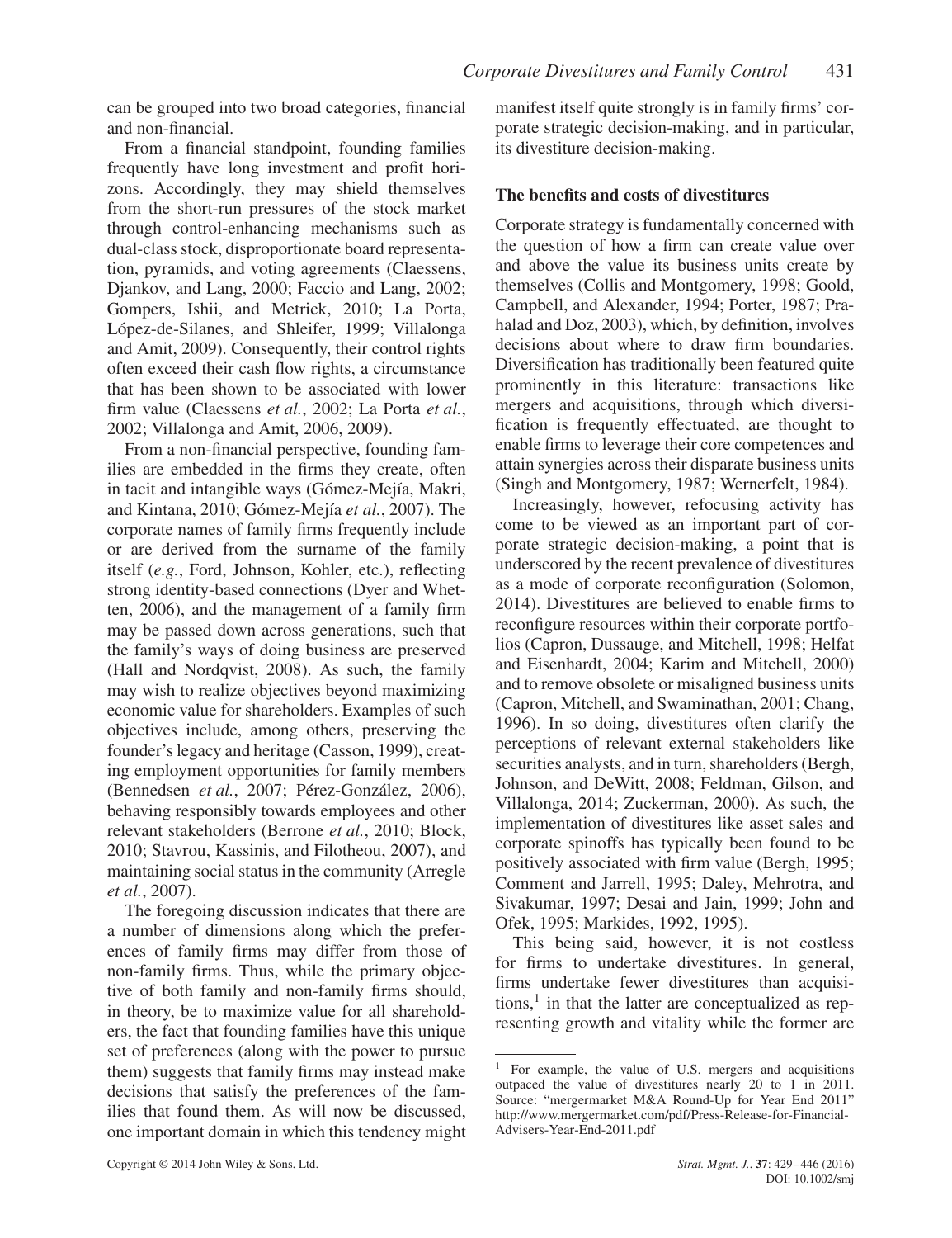viewed as signs of weakness and failure (Dranikoff, Koller, and Schneider, 2002). As such, organizational inertia against divestitures may be quite high, as evidenced by the empirical findings that these transactions typically follow management turnover events (Bigley and Wiersema, 2002; Hambrick, Geletkanycz, and Fredrickson, 1993; Wiersema and Bantel, 1992) and periods of underperformance (Hayward and Shimizu, 2006; Hoskisson, Johnson, and Moesel, 1994; Shimizu, 2007; Shimizu and Hitt, 2005). Furthermore, divestitures necessitate the separation of shared financial, managerial, and reputational resources (Corley and Gioia, 2004; Semadeni and Cannella, 2011; Seward and Walsh, 1996; Woo, Willard, and Daellenbach, 1992), processes that might be organizationally quite costly and difficult to implement. Further to this point, certain divestitures may disrupt tacit and taken-for-granted, yet organizationally valuable, competences and interdependencies that have developed over time within diversified firms, suggesting that the costs of divestitures for divesting firms can, at times, outweigh their benefits (Feldman, 2014).

### **Divestitures in family and non-family firms**

In articulating the benefits and costs of divestitures, the foregoing discussion has drawn no distinction between the divestitures undertaken by family and non-family firms. As mentioned previously, however, the fact that founding families have unique preferences, along with the power to pursue them, suggests that divestiture decision-making in family firms may be quite different from the analogous processes in non-family firms. The core argument advanced in this study is that these family-specific preferences should impose an additional set of costs on family firm divestitures, which are expected to reduce the propensity that family firms will undertake divestitures, relative to that of non-family firms. This implies that when family firms do undertake divestitures, the value these deals create for the divesting firms will exceed the value created by divestitures undertaken by non-family firms.

The effect of founding families' histories within their firms is likely to be the core driver of their preference to avoid undertaking divestitures. Management and ways of doing business may be passed down through the generations in family firms (Dyer and Whetten, 2006; Hall and Nordqvist, 2008). Retaining rather than divesting business units may

help family firms maintain these historically-based practices (Feldman, 2014), for example, by creating management roles for members of the family's later generations (Bennedsen *et al.*, 2007; Pérez-González, 2006) or by continuing relationships with long-time employees, buyers, and suppliers (Berrone *et al.*, 2010; Block, 2010; Stavrou *et al.*, 2007). The preservation of the founder's legacy and heritage (Casson, 1999) may also play an important role in family firms' inertia against divestitures. In family firms, retired family members may remain involved in these companies for a long time after they step down, whether directly as significant shareholders or board members, or indirectly as relatives of the succeeding CEOs. As a result, current CEOs of family firms, in general, may be disinclined to undertake divestitures, as these transactions may reflect negatively on or even reverse their predecessors' strategic decisions.

This discussion suggests that due to their family-specific preferences, family firms will be less likely than non-family firms to undertake divestitures. Consistent with all of above arguments, family firms have been shown to engage in less divestiture activity than non-family firms (Chung and Luo, 2008; Sharma and Manikutty, 2005; Zellweger and Brauer, 2013), especially as their ownership stakes increase (Praet, 2013). Additionally, family firms are less likely than non-family firms to downsize their workforces (Block, 2010; Stavrou *et al.*, 2007), an action that is close in spirit to the decision to divest a business.

This being said, however, these family-specific preferences should influence not only the propensity of family firms to undertake divestitures, but more importantly, the relationship between divestitures and firm value in family firms. Economically, in non-family firms, managers should decide to undertake a divestiture only when the benefits (B) of that transaction exceed its costs (C), such that the net value created for a firm by that divestiture is positive (B−C*>*0). The argument that the benefits associated with a divestiture must exceed the costs of implementing it for the deal to be undertaken is consistent with existing findings that divestitures are positively associated with firm value on average.

In family firms, however, managers should decide to undertake a divestiture only when the benefits (B) of that transaction exceed the sum of both the generic (C) and the family-specific (FC) costs of the deal, such that the net value of that divestiture is positive (B−C−FC*>*0). By definition, therefore,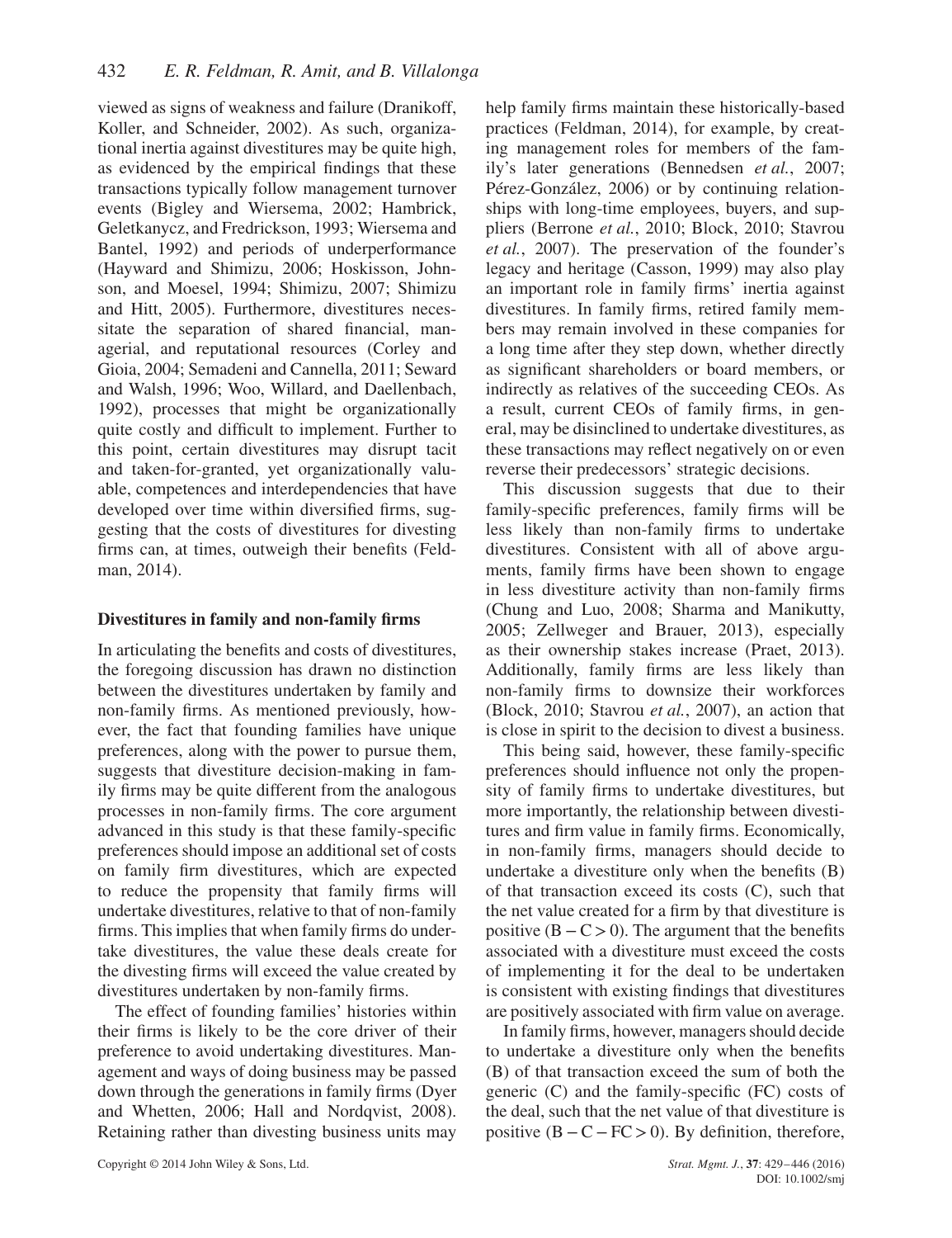the total cost associated with undertaking divestitures must be higher in family firms  $(C + FC)$  than it is in non-family firms (C). This suggests that family firms will only be willing to divest businesses when the foreseeable benefits of these transactions are high enough to offset both the generic and the family-specific costs of undertaking them  $(B > C + FC)$ , whereas non-family firms will be willing to undertake divestitures when their benefits exceed their generic costs (B*>*C). Accordingly, for divestitures to be undertaken in the first place, the benefits associated with family firm divestitures must exceed those associated with non-family firm divestitures. This implies that the divestitures undertaken by family firms will be more positively associated with firm value than those undertaken by non-family firms.

*Hypothesis 1: Divestitures will be more positively associated with firm value when they are undertaken by family firms than when they are undertaken by non-family firms.*

### **Divestitures in family-managed and non-family managed firms**

A similar logic to the above discussion helps justify the argument that divestitures undertaken in family firms run by family-CEOs will be more valuable than those undertaken in family firms run by non-family-CEOs. The heritage-based connections described previously are quite likely to influence both the divestiture decisions and outcomes of family-CEOs in particular, whether they are founders or descendants of founders.

Given the hard work it takes to create, build, and run a company, especially a publicly-traded firm, a founder-CEO may be the last person to realize that the time has come for him to divest part of the business that he worked to create. Along similar lines, descendant-CEOs may view themselves as stewards of their family's heritage, as embodied in the family firm, imposing a profound sense of responsibility on these individuals not to remove parts of the firms that their ancestors worked so hard to build. This inertia may be further reinforced by the presence of a family governance system—increasingly common among business families—that formalizes descendant-CEOs' accountability to their families. Furthermore, because family-CEOs are usually large shareholders in their companies, they have strong financial interests in their firms, incentivizing them to maximize over the preferences from which they feel they will personally benefit most significantly, by, for example, avoiding divestitures. By comparison, while a non-family CEO may be influenced by the presence of members of the founding family on the board, as shareholders, or in top management positions, and is likely to have some equity ownership in his firm, he will not experience the emotional or financial inertia against divestitures as personally or as acutely as his family-CEO counterpart.

In addition to their inclination to avoid divestitures, family-CEOs may also have significant power to put those preferences into action. Shareholders only have a direct say on divestitures (*i.e.*, the right to vote on them at a shareholders' meeting) in the exceptional case in which a divestiture constitutes a disposition of materially all assets of the firm. Otherwise, the ultimate decision rights on divestitures correspond to the board or, *de facto*, to the CEO himself. Thus, in a family firm whose CEO is a member of the founding family (whether a founder or a descendant), that individual will have both the motivation and the power to avoid divestitures. By contrast, if the CEO of a family firm is not a member of the founding family, the family's reluctance to undertake divestitures may be moderated by the balance of power between shareholders or board members and the CEO. This suggests that family firms run by family-CEOs will be less likely to divest businesses than family firms run by non-family-CEOs.

Thus, while a family firm will undertake a divestiture when the benefits (B) of that transaction exceed the sum of the generic  $(C)$  and the family-specific (FC) costs of the deal, family-CEOs running family firms will experience these family-specific costs (FC) more acutely than non-family-CEOs, and have the power to respond to them by only undertaking divestitures when it is valuable enough to do so. Accordingly, the foreseeable benefits of divestitures undertaken by family-CEOs managing family firms must be high enough to offset the family-specific costs of divesting a business unit. This implies that the divestitures undertaken in family firms run by family-CEOs should be more valuable than their non-family counterparts.<sup>2</sup>

<sup>2</sup> We leave open as an empirical question the issue of whether the divestitures undertaken by founder-CEOs are more or less valuable than those undertaken by descendant-CEOs because it is not obvious, *ex ante*, for which type of CEO the family-specific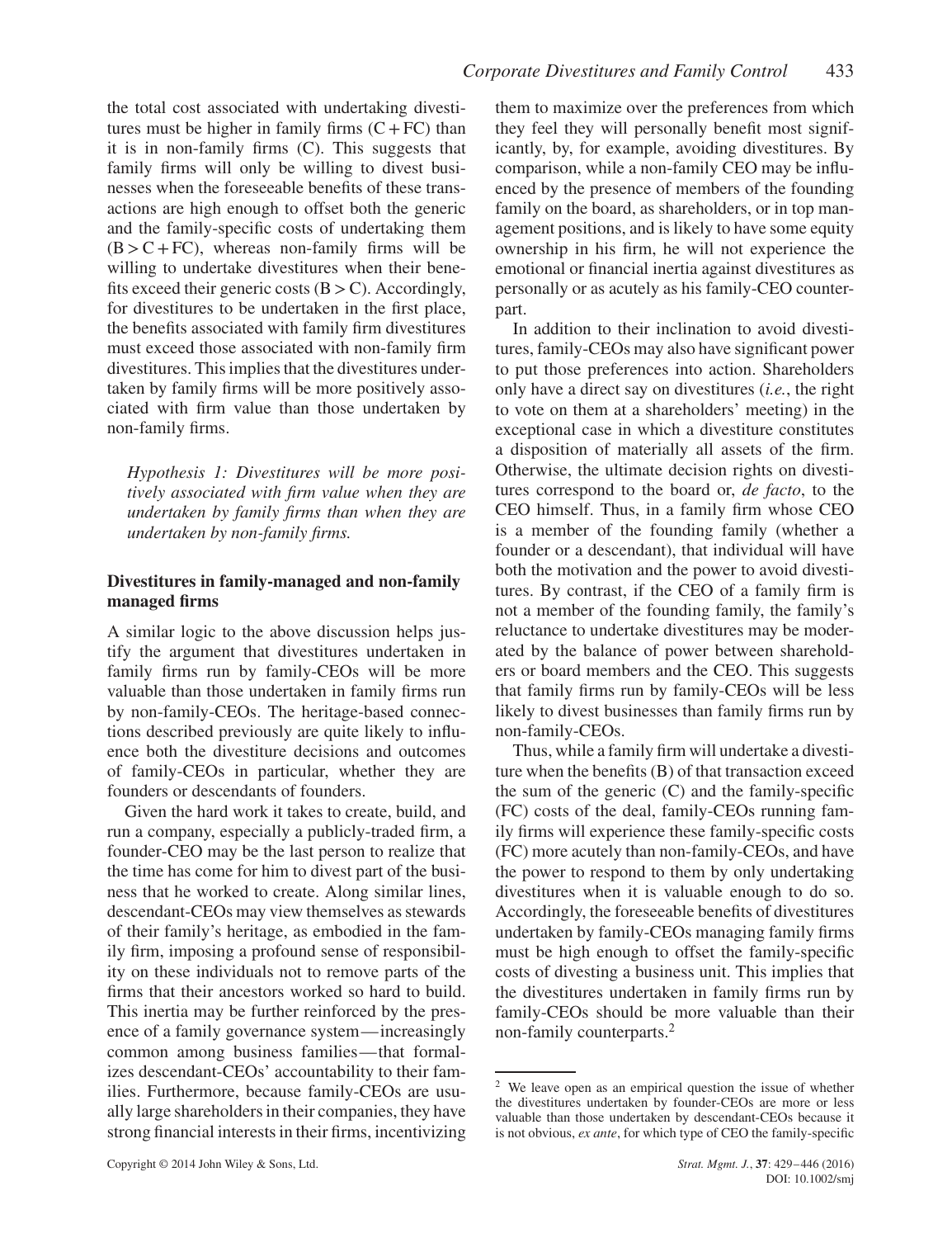*Hypothesis 2: Within family firms, divestitures will be more positively associated with firm value when they are undertaken by family-CEOs than when they are undertaken by non-family-CEOs.*

### **METHODS**

### **Sample and data**

The sample used in this paper consists of 30,143 firm-year pairs pertaining to 2,110 publicly-traded U.S. companies from 1994 to 2010, and was constructed as follows.

The baseline sample of companies used in this paper comes from the sample in Villalonga and Amit (2010), which consisted of the 8,104 firms that were active in the year 2000. Due to the intensive nature of gathering information on family control, data on the identity of the founder and family relationships among shareholders were only collected for a random subsample of 2,110 firms out of those 8,104. These data were manually gathered from proxy statements filed with the Securities and Exchange Commission (SEC), corporate histories extracted from Hoover's, company websites, and Internet searches. The randomization was carried out within industries so as to ensure a minimum degree of representation within each industry (20% for three-digit level industries and 25% for two-digit level industries).

For this paper, we built a panel out of the cross-sectional sample of 2,110 firms in Villalonga and Amit (2010) by collecting analogous family control information about those companies going back to 1994 (the first year for which proxy statements are electronically available), and going forward until 2010.<sup>3</sup> The resulting panel dataset, consisting of 30,143 firm-year pairs from 1994 to 2010 for 2,110 companies, is the most comprehensive random sample of U.S. corporations that has been used thus far in research on family firms.

The ownership data for these 2,110 companies were supplemented with detailed data on the divestitures they undertook between 1994 and 2010. Specifically, these data consist of information on every divestiture undertaken by each firm in the sample, the mode of divestiture (sell-off or spinoff $)^4$ , and the dollar value of each transaction. Divestiture data were collected from SDC Platinum, Mergers & Acquisitions Magazine, the CCH Capital Changes Reporter, and the Federal Trade Commission Statistical Report on Mergers.

Among the control variables, CEO turnover data were gathered from ExecuComp and Equilar, and for missing observations, hand-collected from firms' proxy statements.<sup>5</sup> Similarly, firm age data were gathered from Center for Research in Security Prices (CRSP) and Professor Jay Ritter's online database of initial public offering ages, $6$  and for missing observations, hand-collected from firms' SEC filings, Hoover's, the International Directory of Company Histories,<sup>7</sup> and other online research. Finally, data on mergers and acquisitions were gathered from SDC Platinum, and all financial data were gathered from COMPUSTAT and CRSP.

### **Family control**

This paper uses three measures of family control. "Family firms" are defined as those in which the founder or a member of his family by blood or marriage is an officer, director, or blockholder, either individually or as a group (Anderson and Reeb, 2003; Villalonga and Amit, 2006, 2009, 2010). "Family-CEO firms" are those firms whose CEO is the founder or a member of the founding family. Within family firms, "Non-Family-CEO firms" are those that are not managed by the founder or any member of the founding family. Family-CEO firms are split into two categories: "Founder-CEO firms" are those in which the CEO is the company's

costs of divestitures will be higher, and hence, for which type of CEO the value created by these transactions will be greater.

<sup>&</sup>lt;sup>3</sup> Because the group of firms that were active in the year 2000 was extended backwards to 1994 and forwards to 2010, certain firms may have entered our sample after 1994 (but before the year 2000), and other firms may have exited the sample before 2010 (but after the year 2000). Thus, it could be the case that these two subsets of firms differ in systematic ways from the firms that remained in the sample from 1994 to 2010. To confirm that this was not the case, we conducted t-tests of the difference in Tobin's q between two pairs of firms: (1) entering firms in their post-1994 but pre-2000 entry years versus all other firm-year pairs from 1994 to 2000; and (2) exiting firms in their post-2000 but pre-2010 exit years versus all other firm-year pairs from 2000 to 2010. Neither t-test was significant, suggesting that selection bias from firm entry and exit is not an issue.

<sup>4</sup> Sell-offs are defined as the sale of a business unit to another organization. Spinoffs are defined as the *pro-rata* distribution of shares in an existing subsidiary or business segment to the shareholders of the divesting firm.

<sup>5</sup> Accessed online through www.sec.gov/edgar

<sup>6</sup> Accessed online through http://bear.warrington.ufl.edu/ritter/ ipodata.htm

<sup>7</sup> Accessed online through www.fundinguniverse.com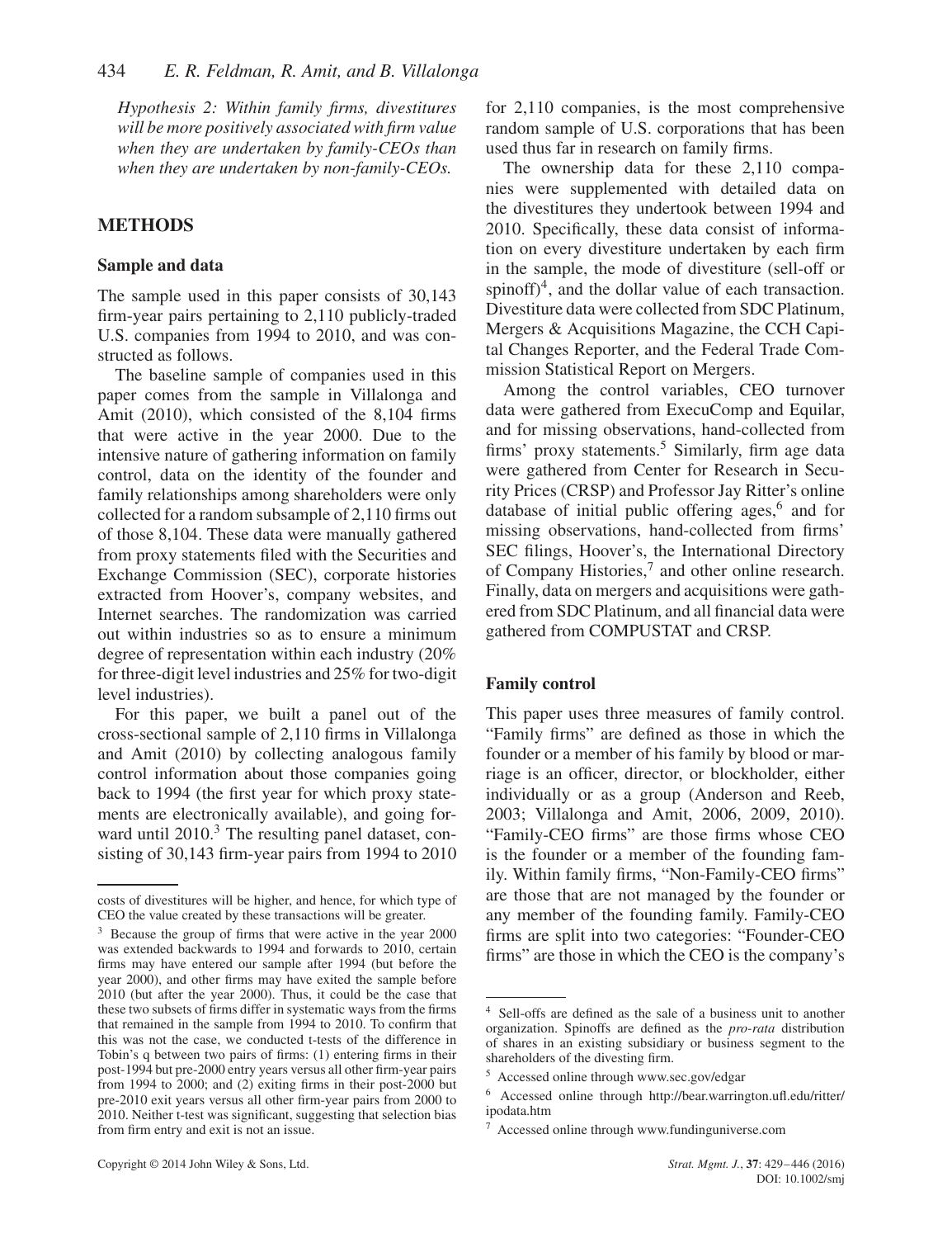founder, regardless of whether other family members of the same or later generations serve as officers or directors in the firm. "Descendant-CEO firms" are those in which the CEO is a descendant of the founder. Table 1 shows the extent of family management, by family generation, in our sample.

# **Divestiture activity**

Panel A of Table 2 presents descriptive information on the number, value, and mode of divestitures undertaken by the firms in the sample, broken down according to whether the companies were family or non-family firms in the year of the divestiture. Family firms undertook significantly fewer divestitures overall than non-family firms; between 1994 and 2010, they divested an average of 2.79 businesses (worth an average of \$1.1 million each), as compared to the 4.58 businesses (worth an average \$2.6 million each) divested by non-family firms.

Panel B of Table 2 disaggregates the divestiture activity of family firms according to whether these companies were managed by family-CEOs, non-family-CEOs, founder-CEOs, or descendant-CEOs. Family firms that are managed by non-family-CEOs undertake divestitures more frequently (4.26 divestitures worth an average of \$1.9 million over the sample period) than family firms that are managed by family-CEOs (2.33 divestitures worth an average of \$1 million). The difference is pronounced for founder-CEOs, who undertake an average of 2.02 divestitures worth \$0.9 million each, but is still significant relative to descendant-CEOs (3.39 divestitures worth an average of \$1 million). The t-statistics for the differences between these pairs of mean values appear in Panel C of Table 2: while the differences in the numbers of divestitures are significant, the differences in the value of these transactions are not. These results provide initial support for the idea that family-managed firms divest businesses less frequently than their non-family peers.

# **Variables**

Table 3 describes the main variables used in this study. The variable we use to test a firm's propensity to undertake divestitures is Divestiture, an indicator variable that takes the value 1 if a firm undertakes at least one divestiture in a given year, and 0 if not.

Our measure of firm value is Tobin's q, the ratio of the firm's market value to the replacement cost of its assets. Market value is the value of common equity plus the book value of preferred stock and debt, and the replacement cost of assets is proxied by their actual book value.

In terms of control variables, CEO Turnover is an indicator variable taking the value 1 in years in which a company's CEO differs from its CEO in the previous year. Firm Age is the number of years elapsed since a firm's founding date. Measuring firm size, ln(Total Sales) is the natural log of a firm's total sales. Leverage is calculated as the sum of short- and long-term debt scaled by market capitalization, measuring a firm's indebtedness. Current Ratio, defined as a firm's current assets over its current liabilities, measures the cash constraints a firm faces. Along similar lines, Negative Net Income is an indicator variable taking the value 1 if a firm has negative net income, representing the most financially-constrained firms. Diversification is a count of the number of business segments in which a firm operates in a given year. Number of M&A is a count of the number of mergers and acquisitions undertaken by a firm in a given year. Finally, Industry Sales Growth is defined as the average sales growth rate of all single-segment firms operating in the main four-digit SIC code in which each company in the sample operates.

Table 4 presents descriptive statistics on the financial characteristics of the firms in the sample. These statistics are measured in the individual year prior to each divestiture these companies undertake. Family firms are significantly smaller than their non-family counterparts in terms of both assets and sales; they are also less levered and operate in fewer business segments (Villalonga and Amit, 2006). Despite these differences, however, the mean Tobin's q of family and non-family firms in the year prior to the divestitures these companies undertake are not significantly different from one another.

# **Methodologies**

Hypotheses 1 and 2 predict that the divestitures undertaken by family firms will be more positively associated with firm value than those undertaken by non-family firms, especially in family firms managed by family-CEOs. We have argued that the mechanism driving these differences is the family-specific costs associated with divestitures, which necessitate that family firm (and family-CEO) divestitures create more value than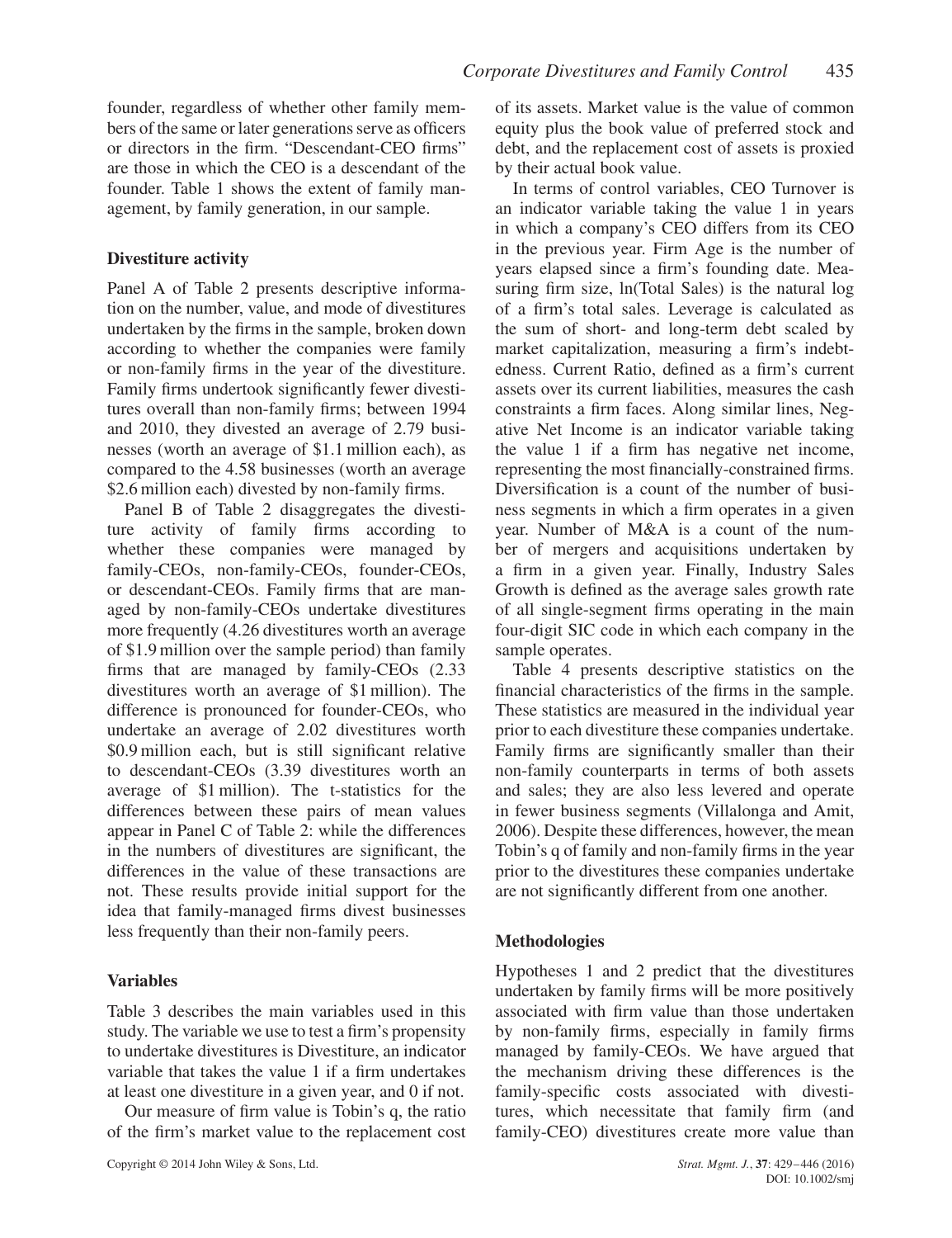|                                                     |       |        |       | Family firm's generation |               |        |
|-----------------------------------------------------|-------|--------|-------|--------------------------|---------------|--------|
| Firm-year pairs in which<br>the firm is managed by: | First | Second | Third | Fourth                   | Fifth or more | Total  |
| Founder-CEO                                         | 5,934 | 1.021  |       |                          | $\theta$      | 6,957  |
| Descendant-CEO                                      |       | 1.129  | 500   | 288                      | 72            | 1,996  |
| Non-Family CEO                                      | 3.872 | 1.274  | 526   | 302                      | 94            | 6,068  |
| Total                                               | 9.813 | 3.424  | 1.028 | 590                      | 166           | 15,021 |

|  |  |  |  |  | Table 1. Family ownership, control, and management |
|--|--|--|--|--|----------------------------------------------------|
|--|--|--|--|--|----------------------------------------------------|

#### Table 2. Divestiture activity

|                                              |                                     | All firms                                                   | Family firms             |                                        |                          | non-family firms                       | t-statistic (fam vs. nonfam) |                                        |
|----------------------------------------------|-------------------------------------|-------------------------------------------------------------|--------------------------|----------------------------------------|--------------------------|----------------------------------------|------------------------------|----------------------------------------|
| Panel A: Average total<br>number/value of:   | Number                              | Value                                                       | Number                   | Value                                  | Number                   | Value                                  | Number                       | Value                                  |
| Divestitures                                 | 3.68                                | 1.630.05                                                    | 2.79                     | 1,067.99                               | 4.58                     | 2,080.42                               | $5.16***$                    | $2.11***$                              |
| Sell-offs                                    | 3.57                                | $(7.81)$ $(7.699.18)$<br>1,249.62                           | (6.03)<br>2.70           | (4, 035.04)<br>740.62                  | (9.18)<br>4.45           | (9,658.09)<br>1.654.93                 | $5.14***$                    | $2.44***$                              |
| Spinoffs                                     | 0.11                                | $(7.67)$ $(5,977.61)$<br>3,397.65<br>$(0.42)$ $(7, 519.71)$ | (5.90)<br>0.09<br>(0.36) | (2, 158.02)<br>2,732.43<br>(6, 765.59) | (9.03)<br>0.12<br>(0.47) | (7, 753.00)<br>3,997.70<br>(7, 450.09) | $1.94*$                      | 0.94                                   |
|                                              |                                     | Family-CEO                                                  |                          | Founder-CEO                            |                          | Descendant-CEO                         |                              | Non-Family-CEO                         |
| Panel B: Average<br>total number/value of:   | Number                              | Value                                                       | Number                   | Value                                  |                          | Number                                 | Value<br>Number              | Value                                  |
| Divestitures                                 | 2.33                                | 956.81                                                      | 2.02                     | 939.56                                 |                          | 3.39<br>997.42                         | 4.26                         | 1,850.80                               |
| Sell-offs                                    | (5.36)<br>2.26<br>(5.25)            | (3, 956.54)<br>667.11<br>(2,009.37)                         | (5.09)<br>1.96<br>(4.99) | (4, 124.50)<br>649.04<br>(2,064.05)    | (6.07)<br>3.31<br>(5.96) | (3, 531.15)<br>709.30<br>(1, 875.69)   | (8.58)<br>4.14<br>(8.43)     | (8, 566.59)<br>1,440.54<br>(6, 780.36) |
| Spinoffs                                     | 0.07<br>(0.33)                      | 2,698.10<br>(6, 589.53)                                     | 0.07<br>(0.34)           | 2,825.57<br>(6, 947.73)                | 0.08<br>(0.28)           | 2,433.29<br>(5, 789.18)                | 0.12<br>(0.45)               | 3,611.87<br>(7, 314.26)                |
|                                              |                                     | Fam vs. non-fam CEO                                         |                          | Found vs. non-fam CEO                  |                          |                                        |                              | Desc vs. non-fam CEO                   |
| Panel C: t-statistics<br>between             | Number                              |                                                             | Value                    | Number                                 |                          | Value                                  | Number                       | Value                                  |
| Divestitures<br>Sell-offs<br><b>Spinoffs</b> | $3.08***$<br>$3.04***$<br>$2.02***$ |                                                             | 0.70<br>0.87<br>0.04     | $3.79***$<br>$3.75***$<br>$2.04***$    |                          | 0.68<br>0.88<br>(0.03)                 | 0.08<br>0.04<br>0.85         | 0.41<br>0.43<br>0.13                   |

\*\*\**p<*0.01; \*\**p<*0.05; \**p<*0.10

Averages computed over 17-year panel (1994–2010) for each firm. Value of divestitures in \$000. t-statistics clustered by firm.

their non-family counterparts in order for them even to be undertaken in the first place.

To isolate the existence of the family-specific costs associated with divestitures as the core mechanism driving our results, it is necessary to rule out the effects of three confounding factors. First, the fact that family firms and family-CEOs may divest business units in response to particular exigencies suggests that non-random selection among the firms that *choose* to undertake divestitures could influence their performance consequences. Second, time-invariant, unobservable, firm-specific characteristics could be correlated with the relationship between divestitures and firm value. Third, the predivestiture performance of family and family-CEO firms could differ systematically from that of their non-family peers, which could explain any post-divestiture performance differences between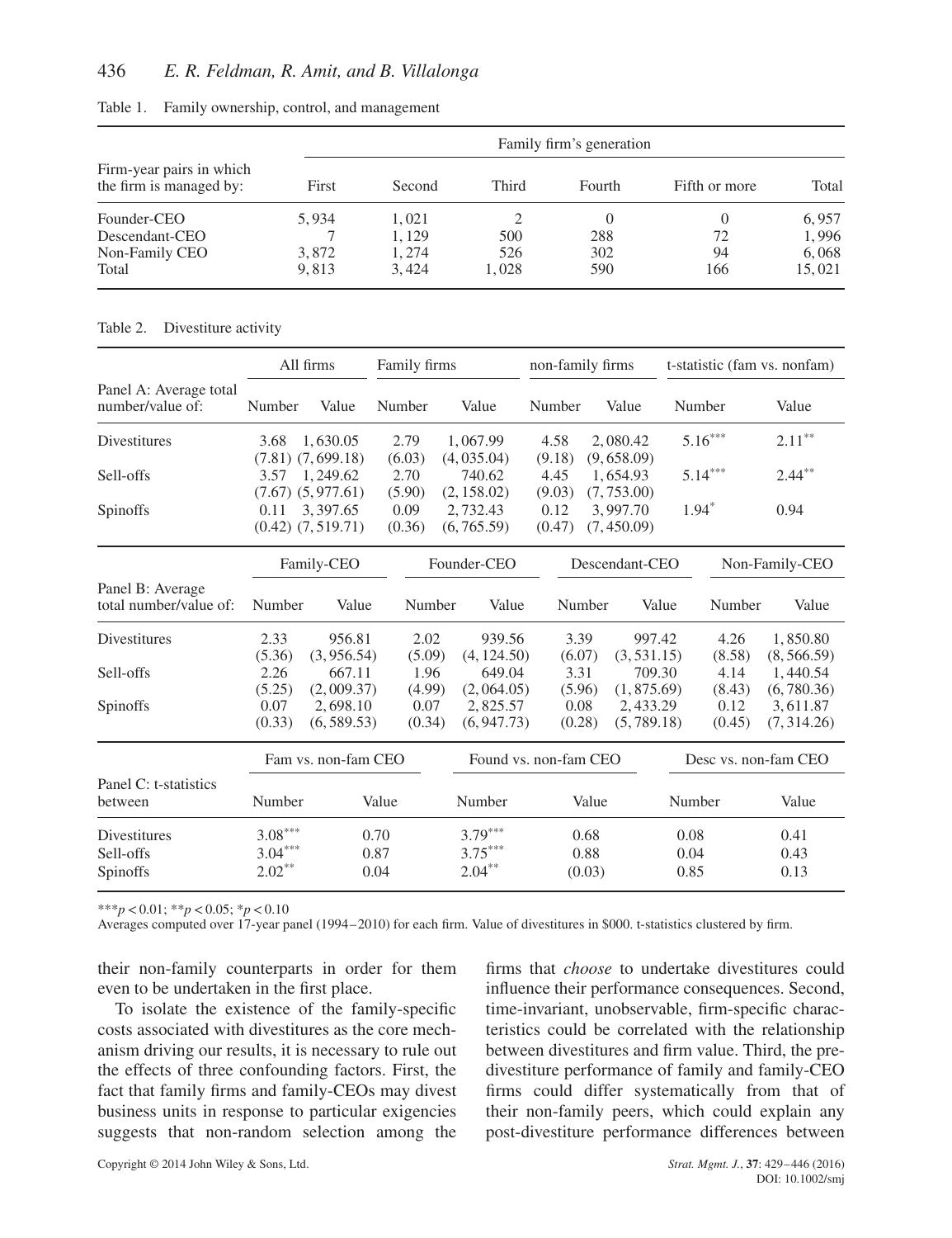#### Table 3. Descriptions of key variables

| Variables                    | Description                                                                                                                                                   |  |  |  |  |
|------------------------------|---------------------------------------------------------------------------------------------------------------------------------------------------------------|--|--|--|--|
| <b>Family Variables</b>      |                                                                                                                                                               |  |  |  |  |
| <b>Family Firm</b>           | Indicator variable equal to 1 if a firm's founder or a descendant of the founder is an owner,<br>a director, or an officer of the firm                        |  |  |  |  |
| Family-CEO                   | Indicator variable equal to 1 if a firm's CEO is a family member                                                                                              |  |  |  |  |
| Founder-CEO                  | Indicator variable equal to 1 if a firm's CEO is its founder                                                                                                  |  |  |  |  |
| Descendant-CEO               | Indicator variable equal to 1 if a firm's CEO is a family member different from the founder                                                                   |  |  |  |  |
| Divestiture Variable         |                                                                                                                                                               |  |  |  |  |
| Divestiture                  | Indicator variable equal to 1 if a firm has divested at least one business in a given year,<br>equal to 0 if the firm has divested no businesses in that year |  |  |  |  |
| <b>Other Variables</b>       |                                                                                                                                                               |  |  |  |  |
| Tobin's q                    | Ratio of a firm's market to book value                                                                                                                        |  |  |  |  |
| <b>CEO</b> Turnover          | Indicator variable equal to 1 if a firm changes CEOs in a given year                                                                                          |  |  |  |  |
| Firm Age                     | Number of years elapsed since a firm's founding                                                                                                               |  |  |  |  |
| ln(Total Sales)              | Natural log of a firm's total sales                                                                                                                           |  |  |  |  |
| Leverage                     | Ratio of a firm's total debt to value                                                                                                                         |  |  |  |  |
| Current Ratio                | Ratio of a firm's current assets to current liabilities                                                                                                       |  |  |  |  |
| Negative Net Income          | Indicator variable equal to 1 if a firm has negative net income                                                                                               |  |  |  |  |
| Diversification              | Count of the number of business segments in which a firm operates in a given year                                                                             |  |  |  |  |
| Number of M&A                | Count of the number of mergers and acquisitions undertaken by a firm in a given year                                                                          |  |  |  |  |
| <b>Industry Sales Growth</b> | Average sale growth rate of all single-segment companies operating in a firm's primary<br>four-digit SIC code                                                 |  |  |  |  |

#### Table 4. Descriptive statistics

| Variable                    | All firms                  | Family firms               | Non-Family firms           | t-statistic |
|-----------------------------|----------------------------|----------------------------|----------------------------|-------------|
| Total Assets (\$000)        | 21, 482.76<br>(76, 012.80) | 10, 398.31<br>(28, 680.53) | 28, 615.85<br>(94, 012.75) | $-3.54***$  |
| Total Sales (\$000)         | 11,563.35<br>(26, 490.83)  | 7.671.36<br>(20, 732.02)   | 14,066.31<br>(29, 340.72)  | $-3.53***$  |
| Leverage                    | 0.30<br>(0.01)             | 0.28<br>(0.01)             | 0.31<br>(0.01)             | $-2.10**$   |
| Number of Business Segments | 3.34<br>(0.07)             | 3.20<br>(0.10)             | 3.44<br>(0.09)             | $-1.80^*$   |
| Tobin's q                   | 1.49<br>(0.15)             | 1.49<br>(0.23)             | 1.48<br>(0.20)             | 0.02        |

\*\*\**p<*0.01; \*\**p<*0.05; \**p<*0.10

All values measured in the year prior to divestiture activity. t-statistics clustered by firm.

these types of firms. We use coarsened exact matching models with a first-differenced dependent variable to account for the first two of these problems (Heckman *et al.*, 1998), and event studies to account for the third issue.

# **RESULTS**

### **Coarsened exact matching models**

We begin by estimating the relationship between divestitures and firm value using coarsened exact matching models with a first-differenced dependent variable. In coarsened exact matching models, a first-stage regression is fitted to predict each firm's "propensity" to undertake an action (here, divesting a business), which is considered the "treatment." Firms that undertake the action are considered as the "treated" group, whereas those that do not undertake it are the control group. The independent variables in this first-stage regression represent the *observable* characteristics that are driving firms to undertake divestitures.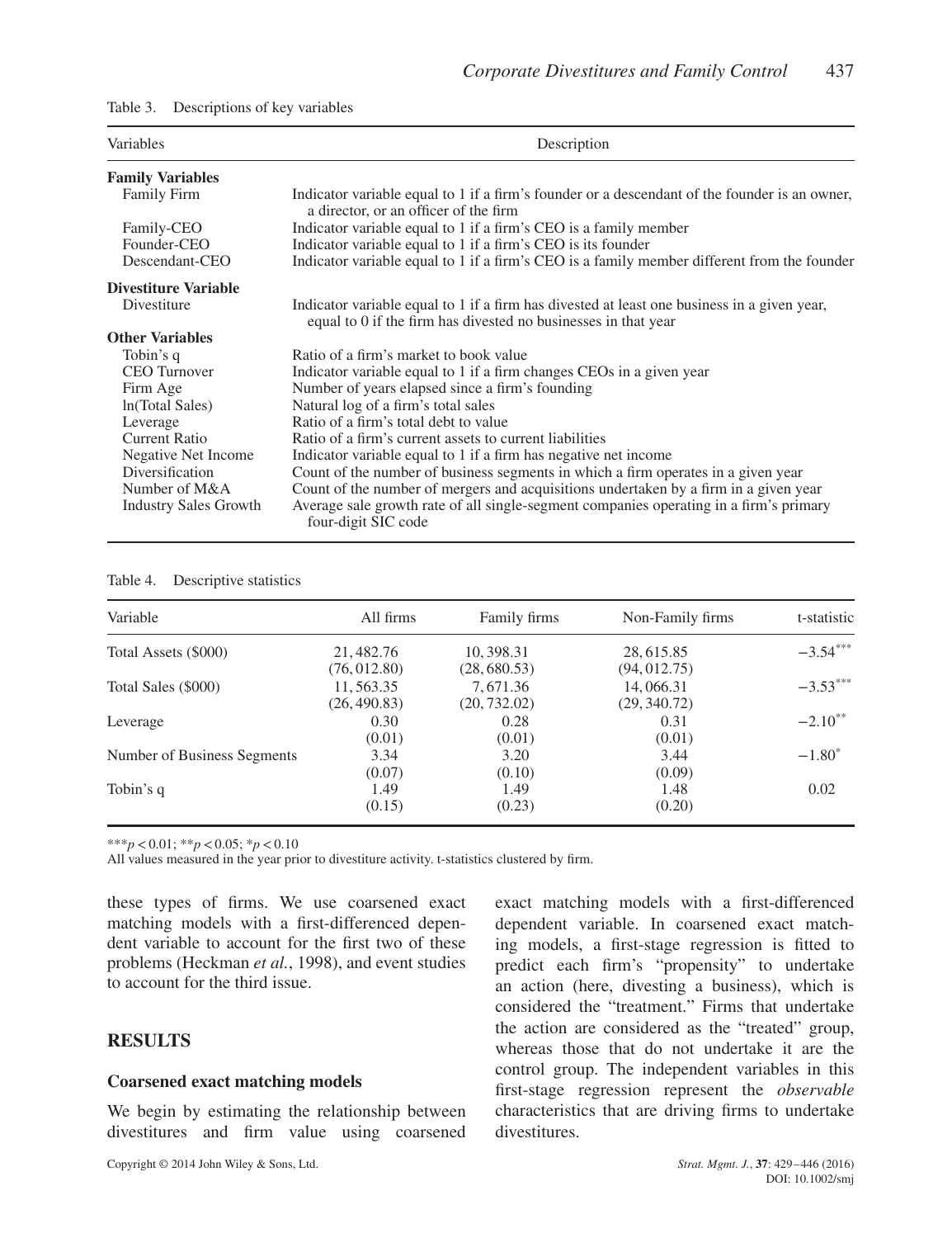The estimated propensities that firms will undertake divestitures (as generated by the predicted values of the dependent variable in the first-stage regression) are then used as the independent variable in the second-stage regressions measuring the relationship between divestitures and firm value. In these regressions, the dependent variable is a first-differenced measure of firm value (here, Tobin's q in year t minus Tobin's q in year  $t-1$ ). This first-differencing soaks up the effects of any *unobservable* firm-specific factors that could be driving the relationship between divestitures and firm value. Thus, coarsened exact matching models with a first-differenced dependent variable account for the effects of both observable and unobservable characteristics on the relationship between divestitures and firm value. $8$ 

### **The propensity of family firms to divest**

Our theoretical development suggests that family firms will be less likely than non-family firms to undertake divestitures, especially when they are run by family-CEOs rather than non-family-CEOs. Table 5 presents the results of regressions investigating these predictions. The dependent variable is Divestiture. All models are specified as logistic regressions and include the control variables described above. Robust standard errors are clustered by firm.

In Regression (1), the coefficient on Family Firm is negative and significant at one percent, and the marginal effect of this coefficient indicates that family firms are 2.1 percent less likely than non-family firms to divest businesses in any given year. Given that about 15 percent of the firms in our sample undertake divestitures, this effect appears to be economically meaningful as well.

Regression (2) tests the propensity of family firms run by family-CEOs to undertake divestitures, compared to the propensity of family firms run by non-family-CEOs to do so. The negative and significant coefficient on Family-CEO suggests that family firms run by family-CEOs are 1.5 percent less likely to undertake divestitures than family firms run by non-family-CEOs.

Copyright © 2014 John Wiley & Sons, Ltd. *Strat. Mgmt. J.*, **37**: 429–446 (2016)

Regression (3) separately tests the propensities of family firms run by founder-CEOs and descendant-CEOs to undertake divestitures, both as compared to the propensity of family firms run by non-family-CEOs to do so. Here, the coefficients on Founder-CEO and Descendant-CEO are both negative, though only the coefficient on Descendant-CEO is significant; family firms run by descendant-CEOs are 1.8 percent less likely to divest businesses than family firms run by non-family-CEOs. A Wald test shows that the difference between the coefficients on Founder-CEO and Descendant-CEO is not statistically significant, indicating that founder-CEOs in family firms are no less likely to undertake divestitures than descendant-CEOs in these companies.

Among the control variables, CEO turnover events and firm age are both positively associated with firms' divestiture propensities (Bigley and Wiersema, 2002; Hambrick, Geletkancyz, and Fredrickson, 1993; Wiersema and Bantel, 1992). Moreover, larger companies and firms that are more highly levered, cash constrained, unprofitable, acquisitive, and diversified are more likely to undertake divestitures (Chatterjee and Wernerfelt, 1991; Markides, 1992, 1995), as are companies that are experiencing higher growth in their primary industries (Anand and Singh, 1997; Berry, 2010; Capron *et al.*, 2001; Helfat and Eisenhardt, 2004).

### **The relationship between divestitures and firm value in family firms**

To estimate the second-stage regressions in coarsened exact matching models, the logistic regression predicting a firm's propensity to undertake a divestiture (Regression (1) in Table 5) must first be re-estimated using coarsened values of the independent variables, in order to accurately group firms that share similar values of these variables. More specifically, the three indicator variables that appear in this regression (Family Firm, CEO Turnover, and Negative Net Income) are each coarsened into two groups (*i.e.*, family and non-family firms; firms that do and do not change CEOs; and firms that do and do not have negative net income). Diversification is coarsened into six sub-groups (single-segment firms, firms that have two or three segments; firms that have four or five segments; firms that have  $6-8$  segments; firms that have  $9-15$  segments; and firms that have 16 or more segments). The remaining six variables (Firm Age, ln(Total

<sup>8</sup> As a robustness check, we also estimate propensity score matching models with a first-differenced dependent variable, and these results are consistent with those generated by our coarsened exact matching models.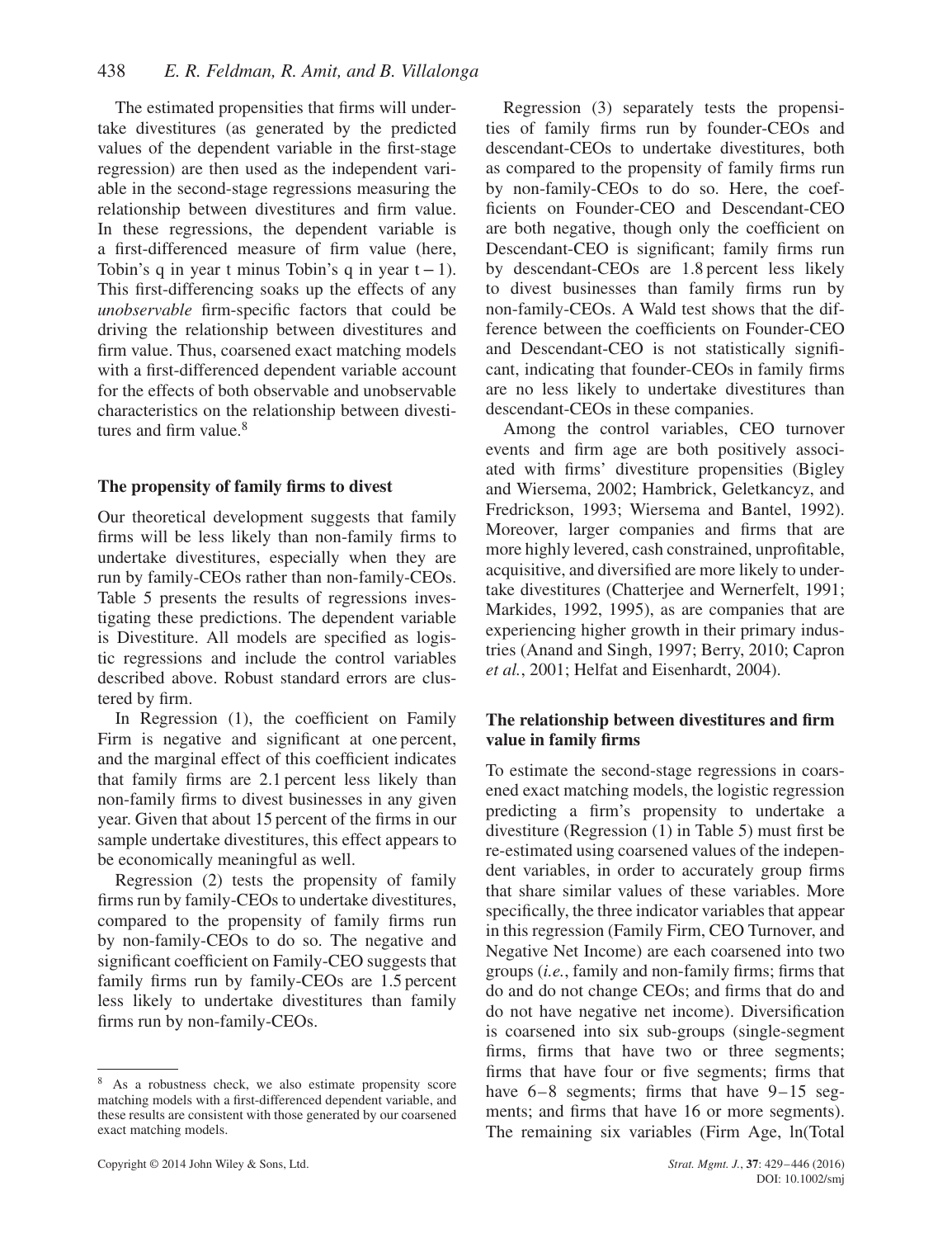| DV: Divestiture              | (1)                    | (2)           | (3)                               |
|------------------------------|------------------------|---------------|-----------------------------------|
| <b>Family Firm</b>           | $-0.174***$<br>(0.064) |               |                                   |
| Family-CEO                   |                        | $-0.162**$    |                                   |
| Founder-CEO                  |                        | (0.083)       | $-0.145$                          |
| Descendant-CEO               |                        |               | (0.102)<br>$-0.231**$<br>(0.135)  |
| <b>CEO</b> Turnover          | $0.260***$             | $0.371*$      | $0.373*$                          |
|                              | (0.064)                | (0.212)       | (0.212)                           |
| Firm Age                     | $0.006^{\ast\ast\ast}$ | $0.007^{***}$ | $0.006\ensuremath{^{***}}\xspace$ |
|                              | (0.001)                | (0.002)       | (0.002)                           |
| In(Total Sales)              | $0.300***$             | $0.268***$    | $0.268^{\ast\ast\ast}$            |
| Leverage                     | (0.017)                | (0.025)       | (0.025)                           |
|                              | $0.403***$             | $0.742***$    | $0.745***$                        |
|                              | (0.126)                | (0.183)       | (0.183)                           |
| <b>Current Ratio</b>         | $-0.106***$            | $-0.076***$   | $-0.076***$                       |
|                              | (0.024)                | 0.040         | (0.040)                           |
| Negative Net Income          | $0.432***$             | $0.478***$    | $0.475***$                        |
|                              | (0.074)                | (0.100)       | (0.101)                           |
| Diversification              | $0.125***$             | $0.140***$    | $0.140^{\ast\ast\ast}$            |
|                              | (0.017)                | (0.024)       | (0.024)                           |
| Number of M&A                | $0.150***$             | $0.152***$    | $0.152***$                        |
|                              | (0.020)                | (0.025)       | (0.025)                           |
| <b>Industry Sales Growth</b> | $0.010***$             | $0.022***$    | $0.022***$                        |
|                              | (0.004)                | (0.011)       | (0.011)                           |
| Constant                     | $-4.125***$            | $-4.220***$   | $-4.226***$                       |
|                              | (0.146)                | (0.211)       | (0.210)                           |
| Sample of Firms              | All                    | Family Only   | Family Only                       |
| Pseudo- $R^2$                | 0.155                  | 0.138         | 0.138                             |
| Number of Observations       | 19,133                 | 10,265        | 10,265                            |

Table 5. Family control and the propensity to divest

\*\*\**p<*0.01; \*\**p<*0.05; \**p<*0.10

Robust standard errors clustered by firm in parentheses.

Sales), Leverage, Current Ratio, Number of M&A, and Industry Sales Growth) are coarsened into quintiles based on their distributions.<sup>9</sup>

Firms' predicted propensities to undertake divestitures, as derived from the output of this coarsened first-stage regression, are then incorporated into a second-stage regression. This second-stage regression estimates the relationship between divestitures and firm value, and the (un-coarsened) observations are weighted according to the prominence of each stratum into which

they fall. Un-coarsened values of the independent variables are also included in the second-stage regression to account for any remaining imbalance. The dependent variable in these regressions is the first-differenced value of Tobin's q, defined as  $Q_t - Q_{t-1}$ , which again soaks up the effects of time-invariant, firm-specific characteristics on the relationship between divestitures and firm value (Heckman *et al.*, 1998). Table 6 presents the results of these regressions.<sup>10</sup>

In Regression (1), the coefficient on Divestiture is positive, although not significant. Regression (2) estimates this same second-stage regression for the subset of family firms only, while Regression (3)

<sup>&</sup>lt;sup>9</sup> We implement coarsened exact matching in Stata using Blackwell *et al.*'s (2009) "cem" code. As described above, we initially selected the values on which to coarsen the independent variables. Our results are unchanged if we allow Stata to choose the values on which to coarsen the independent variables in the first-stage regression.

<sup>10</sup> These results are also robust to the use of three alternate dependent variables: ROA, ROS, and ROE.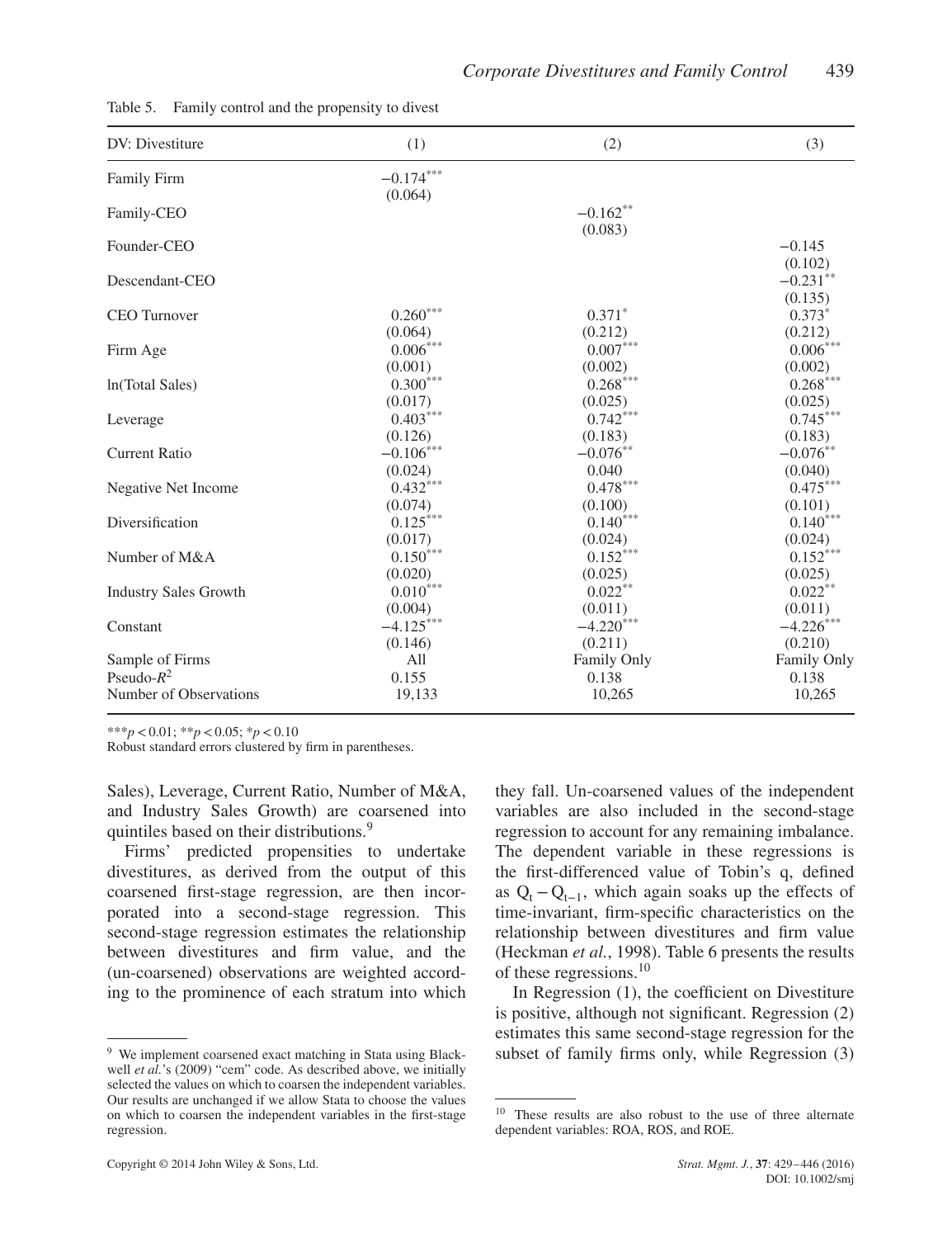|                              | Panel A:<br>All firms  | non-family firms        | Panel B: Family vs.     | in family firms         | Panel C: Family- vs.<br>non-family-CEOs | descendant-CEOs<br>in family firms | Panel D: Founder- vs. |
|------------------------------|------------------------|-------------------------|-------------------------|-------------------------|-----------------------------------------|------------------------------------|-----------------------|
| DV: $Q_t - Q_{t-1}$          | (1)                    | (2)                     | (3)                     | (4)                     | (5)                                     | (6)                                | (7)                   |
| Divestiture                  | 0.040                  | $0.165***$              | $-0.042$                | $0.201**$               | 0.107                                   | $0.244**$                          | 0.107                 |
|                              | (0.041)                | (0.076)                 | (0.068)                 | (0.100)                 | (0.085)                                 | (0.121)                            | (0.085)               |
| Family Firm                  | $-0.032$<br>(0.032)    |                         |                         |                         |                                         |                                    |                       |
| <b>CEO</b> Turnover          | $0.176***$             | $0.262**$               | 0.091                   | $0.264*$                | $0.199***$                              | $0.432***$                         | $0.199**$             |
|                              | (0.052)                | (0.114)                 | (0.084)                 | (0.162)                 | (0.089)                                 | (0.213)                            | (0.089)               |
| Firm Age                     | $-0.002^{***}\,$       | $-0.002$                | $-0.002$                | $-0.005***$             | $-0.000$                                | $-0.020***$                        | $-0.000$              |
|                              | (0.001)                | (0.002)                 | (0.001)                 | (0.001)                 | (0.001)                                 | (0.003)                            | (0.001)               |
| In(Total Sales)              | $-0.104^{***}\,$       | $-0.090***$             | $-0.121^{\ast\ast\ast}$ | $-0.078^{\ast\ast\ast}$ | $-0.116***$                             | $-0.068***$                        | $-0.116***$           |
|                              | (0.010)                | (0.028)                 | (0.035)                 | (0.021)                 | (0.021)                                 | (0.023)                            | (0.021)               |
| Leverage                     | $-1.864***$            | $-1.608^{\ast\ast\ast}$ | $-2.060***$             | $-1.640***$             | $-1.504***$                             | $-1.753***$                        | $-1.504***$           |
|                              | (0.069)                | (0.210)                 | (0.182)                 | (0.141)                 | (0.157)                                 | (0.165)                            | (0.157)               |
| <b>Current Ratio</b>         | $-0.019*$              | $-0.003$                | $-0.035$                | 0.007                   | $-0.022$                                | 0.004                              | $-0.023$              |
|                              | (0.010)                | (0.018)                 | (0.027)                 | (0.019)                 | (0.021)                                 | (0.020)                            | (0.021)               |
| Negative Net Income          | $0.478^{\ast\ast\ast}$ | $0.424***$              | $0.529***$              | $0.320***$              | $0.530^{\ast\ast\ast}$                  | $0.190*$                           | $0.530***$            |
|                              | (0.053)                | (0.133)                 | (0.098)                 | (0.102)                 | (0.106)                                 | (0.114)                            | (0.106)               |
| Diversification              | $-0.083***$            | $-0.059**$              | $-0.100^{***}\,$        | $-0.030$                | $-0.098^{\ast\ast\ast}$                 | $-0.021$                           | $-0.098***$           |
|                              | (0.010)                | (0.026)                 | (0.023)                 | (0.024)                 | (0.021)                                 | (0.030)                            | (0.021)               |
| Number of M&A                | $0.073***$             | 0.027                   | $0.116***$              | 0.034                   | 0.025                                   | $-0.002$                           | 0.025                 |
|                              | (0.015)                | (0.035)                 | (0.036)                 | (0.036)                 | (0.025)                                 | (0.045)                            | (0.025)               |
| <b>Industry Sales Growth</b> | $-0.085***$            | $-0.060$                | $-0.104**$              | $-0.015$                | $-0.092**$                              | 0.012                              | $-0.092**$            |
|                              | (0.021)                | (0.040)                 | (0.046)                 | (0.052)                 | (0.039)                                 | (0.057)                            | (0.039)               |
| Constant                     | $-0.289***$            | $-0.566***$             | $-0.040$                | $-0.724***$             | $-0.270$                                | $-0.454**$                         | $-0.270$              |
|                              | (0.086)                | (0.199)                 | (0.309)                 | (0.157)                 | (0.173)                                 | (0.179)                            | (0.173)               |
| Sample of Firms              | All                    | Family                  | Non-Family              | Family-CEO              | Non-Family CEO                          | Founder-CEO                        | Descendant-CEO        |
| $R^2$                        | 0.171                  | 0.133                   | 0.205                   | 0.124                   | 0.159                                   | 0.161                              | 0.159                 |
| Number of Observations       | 14,760                 | 6,649                   | 8,111                   | 3,458                   | 3,191                                   | 2,341                              | 1,117                 |

Table 6. Performance following divestitures, second-stage regressions of coarsened exact matching models

\*\*\**p<*0.01; \*\**p<*0.05; \**p<*0.10

Robust standard errors in parentheses.

does so for the subset of non-family firms. In Regression (2), the coefficient on Divestiture is positive and significant, suggesting that the Tobin's q of family firms that undertake divestitures is higher by 0.17 (about 11% of the mean value of Tobin's q) than that of family firms that do not undertake divestitures. By contrast, the coefficient on the Divestiture variable is not significant in Regression (3), meaning that firm value does not differ depending on whether or not non-family firms undertake divestitures. These two models are simultaneously estimated, and a Wald test of the equality of these two coefficients on the Divestiture variable is rejected at one percent, providing support for Hypothesis 1.

Regressions (4) and (5) estimate the relationship between divestitures and firm value for family firms that are managed by family-CEOs versus non-family-CEOs. In Regression (4), the positive and significant coefficient on Divestiture means that the Tobin's q of family-CEO firms that undertake divestitures is about 0.20 higher (13% of mean Tobin's q) than that of family-CEO firms that do not undertake divestitures. By contrast, in Regression (5), the coefficient on Divestiture is not significant, suggesting a null relationship between divestitures and Tobin's q in family firms managed by non-family-CEOs. A Wald test of the equality of the two coefficients on the Divestiture variable is rejected at five percent, providing support for Hypothesis 2.

Regressions (6) and (7) estimate the relationship between divestitures and firm value for family-CEO firms that are managed by founder- versus descendant-CEOs. In Regression (6), the coefficient on Divestiture is positive and significant, suggesting that when family firms that are led by founder-CEOs undertake divestitures, their Tobin's q is higher (by about 16% of its mean) than the Tobin's q of their nondivesting counterparts.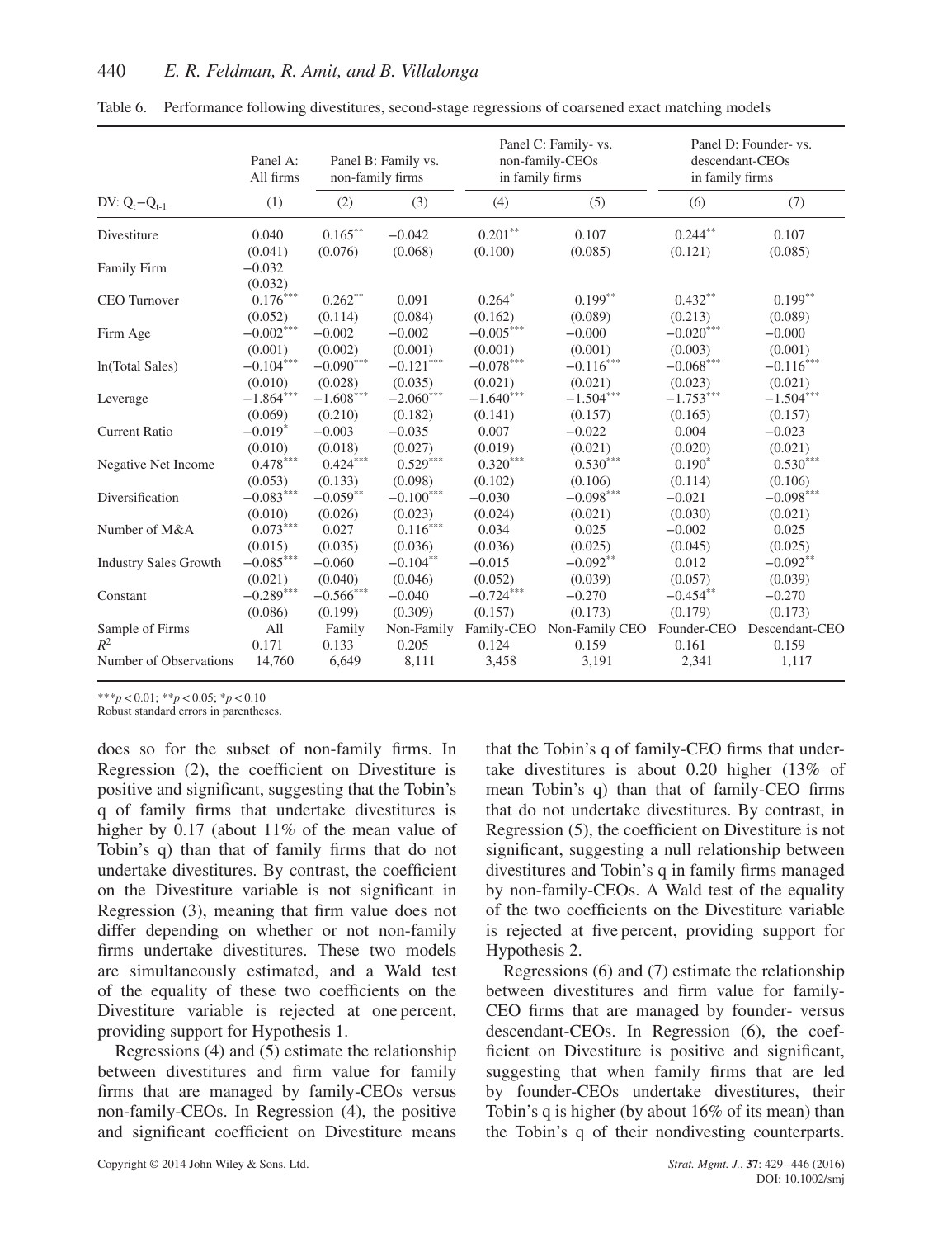The coefficient on the Divestiture variable is not significant in Regression (7), meaning that firm value does not differ depending on whether or not family firms run by descendant-CEOs undertake divestitures. A Wald test of the equality of these coefficients is rejected at five percent, indicating that divestitures in family-CEO firms are more positively associated with Tobin's q in founder-led than descendant-led companies.

### **Event study results**

In addition to our coarsened exact matching models, we also run an event study to quantify the relationship between divestitures and firm value in family and non-family firms. Because event studies measure investors' immediate reaction to divestiture announcements, any differences in the stock market's response to the divestitures undertaken by family and non-family firms should not be driven by *ex ante* differences in these firms' characteristics, since these are all accounted for in the calculation of these firms' "normal" stock market returns.

To run this event study, we first identified the announcement dates of all of the divestitures in our sample using SDC Platinum, and we collected from CRSP the daily stock returns within 250-day estimation windows [−800, −551] before these announcement dates. From there, we predicted these firms' normal returns from their daily stock returns and the stock market's returns, and then their abnormal returns within three-day event windows  $[-1, +1]$  surrounding the announcement dates (Anand and Singh, 1997). Cumulative abnormal returns (CAR) are the cumulative sum of these abnormal returns over this three-day window.<sup>11</sup>

Table 7 presents our univariate event study results. Panel A reveals that overall, investors react favorably to divestitures: the CAR to announcements of these transactions are  $+0.7$  percent, statistically different from zero at the one percent level of significance.

In Panel B of Table 7, the CAR to divestitures undertaken by family firms  $(+1.0\%)$  is significantly greater than the CAR to divestitures undertaken by non-family firms (+0.6%), providing support

Table 7. Univariate event study results

| Panel A:<br>All firms                                              | All firms             | t-stat.                         |           |
|--------------------------------------------------------------------|-----------------------|---------------------------------|-----------|
| CAR<br>Number of observations                                      | 0.007<br>7,243        | $3.79***$                       |           |
| Panel B:<br>Family vs.<br>Non-Family firms                         | firms                 | Family Non-Family<br>firms      | t-stat.   |
| CAR<br>Number of observations                                      | 0.010<br>2,703        | 0.006<br>4,540                  | $2.86***$ |
| Panel C:<br>Family-CEOs vs.<br>Non-Family-CEOs in<br>family firms  | CEO firms             | Family- Non-Family<br>CEO firms | t-stat.   |
| CAR<br>Number of observations                                      | 0.012<br>1.277        | 0.009<br>1,426                  | 0.87      |
| Panel D:<br>Founder-CEOs vs.<br>descendant-CEOs<br>in family firms | Founder-<br>CEO firms | Descendant-<br>CEO firms        | t-stat.   |
| CAR<br>Number of observations                                      | 0.015<br>831          | 0.006<br>446                    | $2.12***$ |

\*\*\**p<*0.01; \*\**p<*0.05; \**p<*0.10

for Hypothesis 1. While Panel C reveals that there is no statistical difference in the CAR to divestiture announcements undertaken by familyand non-family-CEOs in family firms, the CAR of family-CEO divestitures (+1.2%) is larger than the CAR of non-family-CEO divestitures (+0.9%). Finally, Panel D indicates that investors react more favorably to divestitures undertaken by founder-CEOs (+1.5%) than descendant-CEOs  $(+0.6\%).$ 

As a further extension of these findings, Table 8 presents the results of multivariate regressions that take the above-described CAR as their dependent variable. These regressions are estimated as ordinary least squares models with robust standard errors.

In Regression (1), the positive and significant coefficient on Family Firm indicates that the stock market responds more favorably to announcements of divestitures undertaken by family firms than it does to divestiture announcements made by non-family firms. This coefficient estimate reveals that the average difference in the returns earned by

 $11$  Our results will be presented on the basis of these estimation  $[-800, -551]$  and event  $[-1, +1]$  windows, though they are invariant to the use of an alternate estimation window [−515,  $-366$ ], and to the use of several other event windows ([ $-1$ , 0],  $[0, +1]$ ,  $[-2, +2]$ , and  $[-3, +3]$ ) with both estimation windows.

Copyright © 2014 John Wiley & Sons, Ltd. *Strat. Mgmt. J.*, **37**: 429–446 (2016)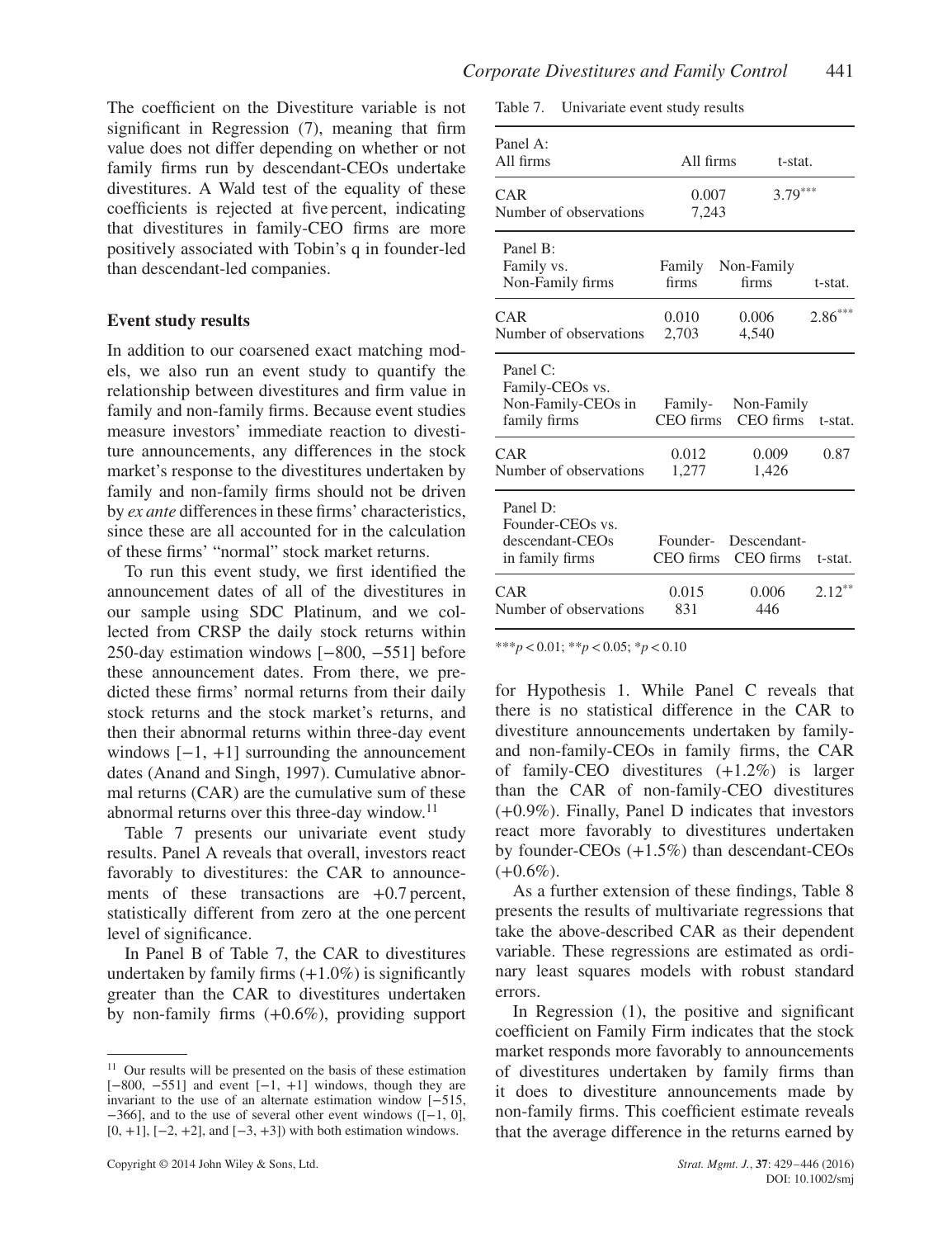### 442 *E. R. Feldman, R. Amit, and B. Villalonga*

| Table 8. | Multivariate event study results |  |  |  |
|----------|----------------------------------|--|--|--|
|----------|----------------------------------|--|--|--|

| DV: CAR                      | (1)                        | (2)                 | (3)                 |
|------------------------------|----------------------------|---------------------|---------------------|
| Family Firm                  | $0.004\sp{***}$<br>(0.002) |                     |                     |
| Family-CEO                   |                            | $-0.001$<br>(0.003) |                     |
| Founder-CEO                  |                            |                     | $-0.000$<br>(0.006) |
| CEO Turnover                 | $-0.002$                   | 0.000               | $-0.015*$           |
|                              | (0.002)                    | (0.004)             | (0.008)             |
| Firm Age                     | $-0.000$                   | $-0.000$            | $-0.000$ **         |
|                              | (0.000)                    | (0.000)             | (0.000)             |
| ln(Total Sales)              | $-0.003***$                | $-0.005***$         | $-0.006***$         |
|                              | (0.001)                    | (0.001)             | (0.001)             |
| Leverage                     | $0.017***$                 | $0.023***$          | 0.004               |
|                              | (0.004)                    | (0.007)             | (0.010)             |
| <b>Current Ratio</b>         | $0.002**$                  | $0.002*$            | $-0.001$            |
|                              | (0.001)                    | (0.001)             | (0.001)             |
| Negative Net Income          | $0.007^{\ast\ast\ast}$     | $0.014***$          | $0.011*$            |
|                              | (0.003)                    | (0.005)             | (0.007)             |
| Diversification              | $-0.000$                   | 0.000               | 0.001               |
|                              | (0.000)                    | (0.001)             | (0.001)             |
| Number of M\A                | $-0.000$                   | $-0.001$            | $-0.001$            |
|                              | (0.000)                    | (0.001)             | (0.001)             |
| <b>Industry Sales Growth</b> | 0.000                      | 0.00                | 0.000               |
|                              | (0.000)                    | (0.000)             | (0.001)             |
| Constant                     | $-0.001$                   | 0.003               | $0.016***$          |
|                              | (0.003)                    | (0.005)             | (0.008)             |
| Sample of Firms              | All                        | Family only         | Family-CEO only     |
| $R^2$                        | 0.016                      | 0.022               | 0.041               |
| Number of Observations       | 5,340                      | 2,078               | 909                 |

\*\*\**p<*0.01; \*\**p<*0.05; \**p<*0.10

Robust standard errors in parentheses.

these two types of companies is about +0.4 percent, consistent with the above-described univariate results.

In Regression (2), the coefficient on Family-CEO is not significant, suggesting that there is no statistical difference in the stock market's response to divestitures undertaken by family firms that are run by family-CEOs versus non-family-CEOs, as in the univariate results. Similarly, in Regression (3), the coefficient on Founder-CEO is not significant, meaning that there is no statistical difference in the stock market's reaction to divestitures undertaken by family-CEO firms that are run by founder-CEOs versus descendant-CEOs.

### **Summary and interpretation of results**

We have used two different methodologies to test our hypotheses: coarsened exact matching models with a first-differenced dependent variable, and event studies. Under both methodologies, family firm divestitures are more positively associated with stock market performance than non-family firm divestitures, providing strong support for Hypothesis 1. Under the coarsened exact matching models, but not the event study, the divestitures undertaken by family-managed firms are significantly more positively associated with firm value than those undertaken by non-family-managed firms, providing some evidence in support of Hypothesis 2.

As mentioned previously, the fact that we find support for our hypotheses using these restrictive methodologies, which rule out the potentially confounding effects of observable and unobservable firm-specific characteristics on the relationship between divestitures and firm value, implies that the family-specific preferences to avoid divestitures are the core mechanism that is driving our results. Figures 1 and 2 provide further evidence in support of this point. In these charts, the average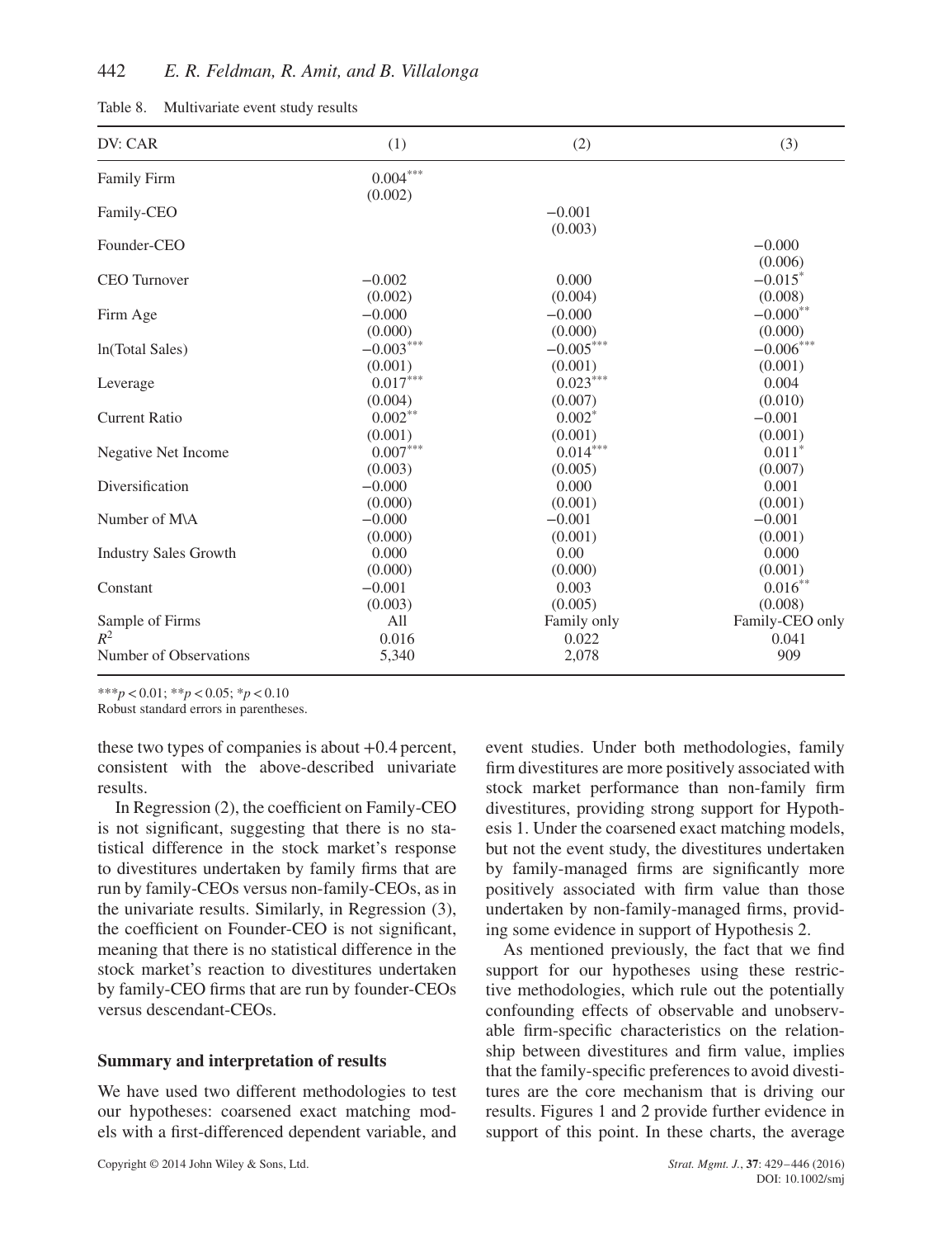

Figure 1. Cumulative abnormal returns by firm generation

CAR to divestiture announcement is disaggregated according to the generation of the family firm (in Figure 1) or the family-CEO (in Figure 2) that undertook each divestiture. Both figures reveal that the mean CAR to divestitures declines in the generation of the firm or the CEO that is undertaking these deals. These findings provide further evidence that family-specific preferences to avoid undertaking divestitures are the core driver of the greater value creation associated with family and family-CEO divestitures,  $12$  since earlier-generation founding families and family managers, which are arguably the most closely connected to their firms, appear to enjoy the greatest economic gains from the divestitures they undertake.

### **CONCLUSION**

This paper has investigated the relationship between divestitures and firm value in family firms. Consistent with findings from existing research, we first establish that family firms are significantly less likely than non-family firms to divest businesses, particularly in family-managed firms.



Figure 2. Cumulative abnormal returns by CEO generation

More importantly, we find that the divestitures undertaken by family firms are associated with significantly higher firm value than divestitures undertaken by non-family firms. This improvement in post-divestiture performance is pronounced when family firms run by family-CEOs, rather than non-family-CEOs, undertake these transactions.

The key theoretical contribution of this study is to show that because family firms may pursue objectives beyond the simple maximization of shareholder value, they may not fully exploit the economic opportunities available to them. Agency theory suggests that family firms, especially those that are family-managed, will seek not only to maximize value for their shareholders (Berle and Means, 1932), but also to accommodate their founding families' unique preferences (Burkart *et al.*, 2003; Shleifer and Vishny, 1986; Villalonga and Amit, 2006). As a result, family firms should be, and are, less likely than their non-family counterparts to undertake divestitures. However, when family firms do divest business units, overcoming the family-specific inertia against these transactions, the divestitures they undertake appear to create more value than those implemented by non-family firms. Thus, the "principal-principal" agency problem that is known to exist between family and non-family shareholders in family firms appears to manifest itself in these companies' corporate strategy decisions and outcomes.

On a related note, another important theoretical contribution of this study is that it helps to address the questions of when and for which firms divestitures create value. Divestitures are generally thought to be positively associated with firm performance (Brauer and Wiersema, 2012; Lee and Madhavan, 2010). However, research has begun to

<sup>&</sup>lt;sup>12</sup> One important potential alternative explanation for this pattern of results could simply be that managerial capabilities diminish in the generation of a family firm or a family-CEO. Indeed, there is evidence from previous studies that founders contribute positively to firms' market value, while descendants do not (Villalonga and Amit, 2006). However, because the results presented in Figures 1 and 2 are derived using the event study methodology, any stock market premium in recognition of founders' capabilities (or discount for the presumed lack of such capabilities in heirs) is netted out, by construction, in the measure of cumulative abnormal returns. This suggests that the pattern of results appearing in these figures can reasonably be interpreted to reflect family-specific preferences to avoid divestitures as the core driver of the greater value creation associated with these deals in familyand family-CEO firms.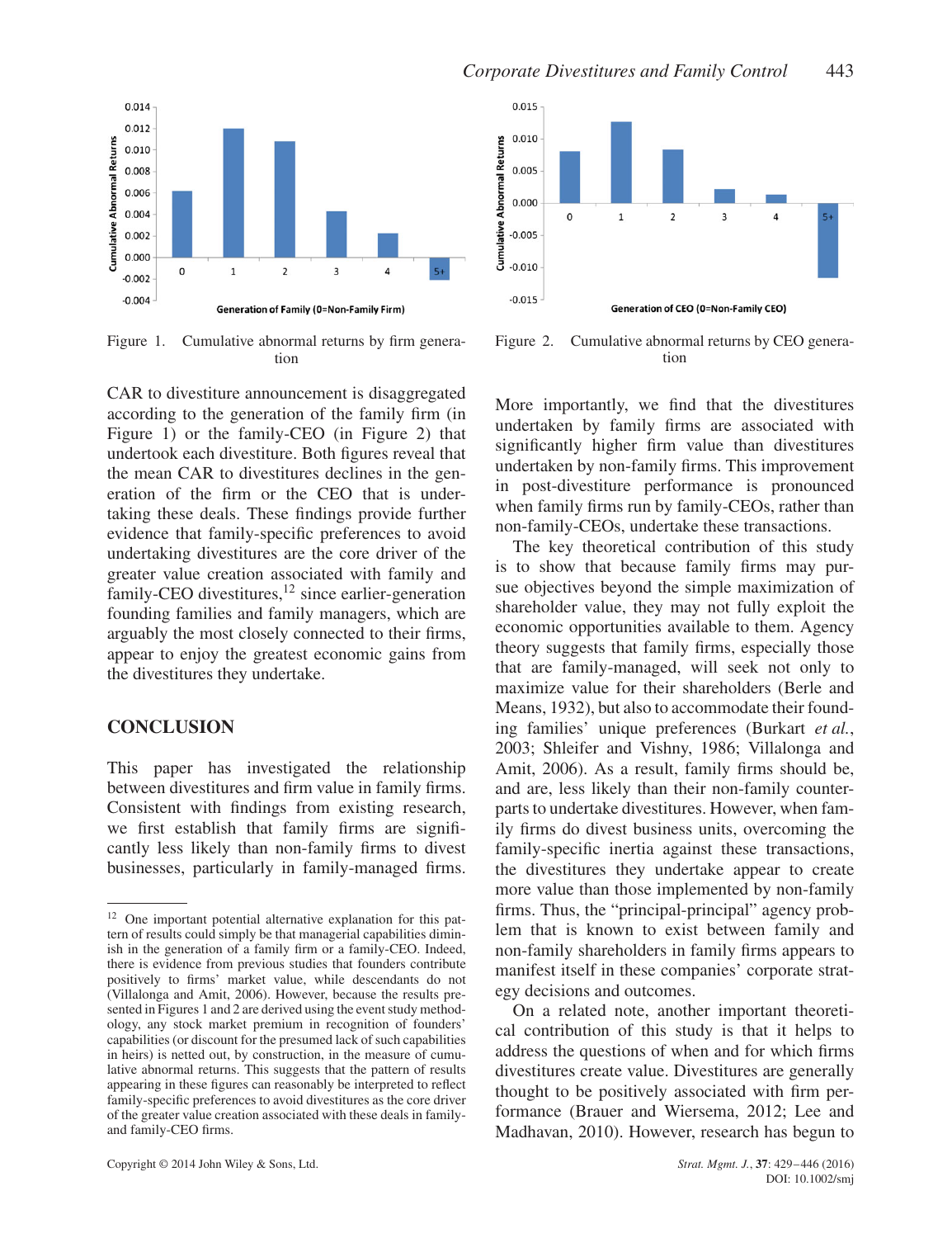nuance that view by investigating the circumstances in which or the types of divestitures for which this might or might not be true (*e.g.*, Feldman, 2014). This study supplements this effort by showing that the positive relationship between divestitures and firm value is concentrated among family firms, especially those that are family-managed, suggesting that the characteristics of the owners and managers of divesting firms influence the magnitude of the benefits they derive from divestitures.

Furthermore, even though divestitures often create a great deal of value, they are undertaken significantly less frequently than their scope-expanding counterparts, mergers and acquisitions, and are often portrayed quite negatively to both internal and external constituents (Dranikoff *et al.*, 2002). The prevalence of family firms in both the American and global economies (Claessens *et al.*, 2000; Faccio and Lang, 2002; La Porta *et al.*, 1999; Villalonga and Amit, 2010) could explain this pair of stylized facts, in that this study has established that it is family firms, rather than their non-family counterparts, that are simultaneously the ones that could derive the greatest benefit from using, but are least likely to use divestitures as an active part of their corporate strategies. Thus, the research in this paper highlights the idea that divestitures are a highly underutilized, though potentially very valuable, corporate strategy. A stream of research has begun considering the role of divestitures as an active part of portfolio reconfiguration strategies (*e.g.*, Capron and Mitchell, 2012; Capron *et al.*, 2001). This study further underscores the importance of these transactions, with clear practical implications for how corporations could be managed more effectively.

# **ACKNOWLEDGEMENTS**

We are very grateful to Alfonso Gambardella and two anonymous reviewers for their helpful comments and suggestions. We would also like to thank Laurence Capron, Alex Edmans, Phanish Puranam, David Reeb, and seminar participants at the 2013 Strategic Management Society Annual Meeting, the 2013 Academy of Management Annual Meeting, the 2013 London Business School Ghoshal Conference, the 2013 Atlanta Competitive Advantage Conference, University of Toronto, New York University, University of Maryland, George Washington University, Emory University, Purdue University, Columbia University, INSEAD, National University of Singapore, and Wirtschafts Universitat of Vienna for their feedback. We are especially grateful to Andrea Contigiani for his excellent research assistance throughout this project. We would also like to thank Levi Abramson, Albie Austin, Maria Corella, Magdalena Kala, Laurel McMechan, Mengshu Shen, Hue Vuong, and Joseph Yi for their support in assembling the dataset. We gratefully acknowledge the generous financial support of the Penn Undergraduate Research Mentoring program at the University of Pennsylvania and of the Wharton Global Family Alliance.

# **REFERENCES**

- Anand J, Singh H. 1997. Asset redeployment, acquisitions, and corporate strategy in declining industries. *Strategic Management Journal* **18**(1): 99–118.
- Anderson R, Reeb D. 2003. Founding family ownership and firm performance: evidence from the S&P 500. *Journal of Finance* **58**(3): 1301–1329.
- Arregle JL, Hitt MA, Sirmon DG, Very P. 2007. The development of organizational social capital: attributes of family firms. *Journal of Management Studies* **44**(1): 73–95.
- Bennedsen M, Nielsen KM, Pérez-González F, Wolfenzon D. 2007. Inside the family firm: the role of families in succession decisions and performance. *Quarterly Journal of Economics* **122**(2): 647–691.
- Bergh DD. 1995. Size and relatedness of units sold: an agency theory and resource-based perspective. *Strategic Management Journal* **16**(3): 221–239.
- Bergh DD, Johnson RA, DeWitt RL. 2008. Restructuring through spin-off or sell-off: transforming information asymmetries into financial gain. *Strategic Management Journal* **29**: 133–148.
- Berle AA, Means GC. 1932. *The Modern Corporation and Private Property*. Harcourt, Brace, & World: New York.
- Berrone P, Cruz C, Gómez-Mejía LR, Larraza-Kintana M. 2010. Socioemotional wealth and corporate responses to institutional pressures: do family-controlled firms pollute less? *Administrative Science Quarterly* **55**(1): 82–113.
- Berry H. 2010. Why do firms divest? *Organization Science* **21**(2): 380–398.
- Bigley G, Wiersema M. 2002. New CEOs and corporate strategic refocusing: how experience as heir apparent influences the use of power. *Administrative Science Quarterly* **47**(4): 707–727.
- Blackwell M, Iacus S, King G, Porro G. 2009. cem: coarsened exact matching in Stata. *Stata Journal* **9**(4): 524–546.
- Block J–H. 2010. Family management, family ownership and downsizing: evidence from S&P 500 firms. SFB 649 Discussion paper 2008,023. Collaborative Research Center 649: Economic Risk; Humboldt University, Berlin, Germany.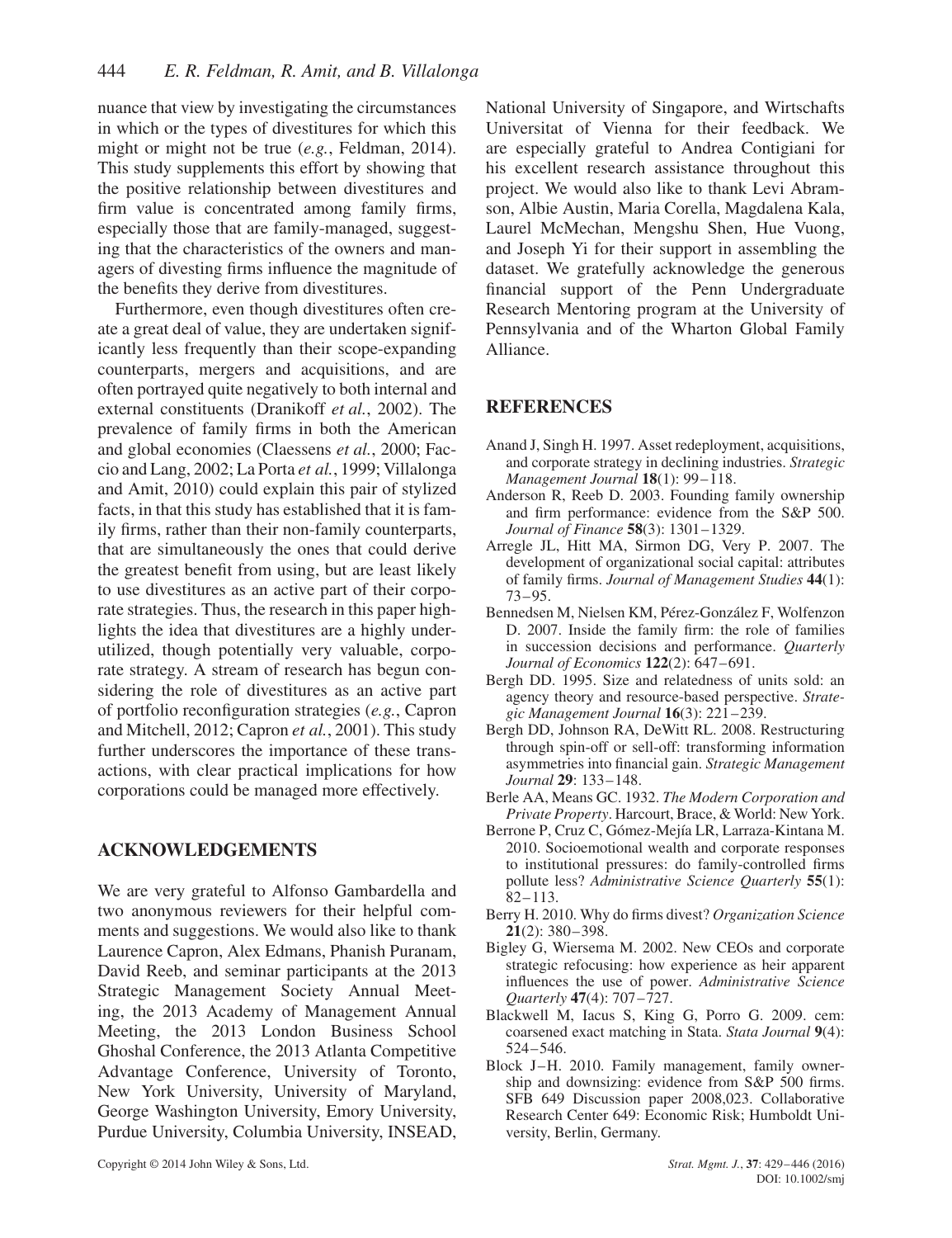- Brauer MF, Wiersema MF. 2012. Industry divestiture waves: how a firm's position influences investor returns. *Academy of Management Journal* **55**(6): 1472–1492.
- Burkart M, Panunzi F, Shleifer A. 2003. Family firms. *Journal of Finance* **58**(5): 2173–2201.
- Capron L, Dussauge P, Mitchell W. 1998. Resource redeployment following horizontal acquisitions in Europe and North America, 1988–1992. *Strategic Management Journal* **19**(7): 631–661.
- Capron L, Mitchell W. 2012. *Build, Borrow, or Buy: Solving the Growth Dilemma*. Harvard Business Press: Boston, MA.
- Capron L, Mitchell W, Swaminathan A. 2001. Asset divestiture following horizontal acquisitions in Europe and North America, 1988–1992. *Strategic Management Journal* **20**(11): 817–844.
- Casson M. 1999. The economics of the family firm. *Scandinavian Economic History Review* **47**(1): 10–23.
- Chang SJ. 1996. An evolutionary perspective on diversification and corporate restructuring: entry, exit, and economic performance during 1981–1989. *Strategic Management Journal* **17**(8): 587–611.
- Chatterjee S, Wernerfelt B. 1991. The link between resources and type of diversification: theory and evidence. *Strategic Management Journal* **12**(1): 33–48.
- Chung C–N, Luo X. 2008. Institutional logics or agency costs: the influence of corporate governance models on business group restructuring in emerging economies. *Organization Science* **19**(5): 766–784.
- Claessens S, Djankov S, Fan J, Lang LHP. 2002. Disentangling the incentive and entrenchment effects of large shareholdings. *Journal of Finance* **57**: 2741–2772.
- Claessens S, Djankov S, Lang LHP. 2000. The separation of ownership and control in East Asian Corporations. *Journal of Financial Economics* **58**(1): 81–112.
- Collis DJ, Montgomery CM. 1998. Creating corporate advantage. *Harvard Business Review* : 71–83.
- Comment R, Jarrell G. 1995. Corporate focus and stock returns. *Journal of Financial Economics* **37**(1): 67–87.
- Corley KG, Gioia DA. 2004. Identity ambiguity and change in the wake of a corporate spin-off. *Administrative Science Quarterly* **49**(2): 173–208.
- Daley L, Mehrotra V, Sivakumar R. 1997. Corporate focus and value creation: evidence from spinoffs. *Journal of Financial Economics* **45**(2): 257–281.
- Desai H, Jain P. 1999. Firm performance and focus: long-run stock market performance following spinoffs. *Journal of Financial Economics* **54**(1): 75–101.
- Dranikoff L, Koller T, Schneider A. 2002. Divestiture: strategy's missing link. *Harvard Business Review* **80**(5): 75–83.
- Dyer WG, Whetten DA. 2006. Family firms and social responsibility: preliminary evidence from the S&P 500. *Entrepreneurship: Theory and Practice* **30**(6): 785–802.
- Faccio M, Lang L. 2002. The ultimate ownership of Western European corporations. *Journal of Financial Economics* **65**(3): 365–395.
- Feldman ER. 2014. Legacy divestitures: motives and implications. *Organization Science* **25**(3): 815–832.
- Feldman ER, Gilson SC, Villalonga B. 2014. Do analysts add value when they most can? Evidence from

corporate spin-offs. *Strategic Management Journal* **35**(10): 1446–1463.

- Gómez-Mejía LR, Haynes KT, Núñez-Nickel M, Jacobson KJL, Moyano-Fuentes J. 2007. Socioemotional wealth and business risks in family-controlled firms: evidence from Spanish olive oil mills. *Adminstrative Science Quarterly* **52**: 106–137.
- Gómez-Mejía L, Makri M, Kintana ML. 2010. Diversification decisions in family firms. *Journal of Management Studies* **47**(2): 223–252.
- Gompers PA, Ishii J, Metrick A. 2010. Extreme governance: an analysis of dual-class firms in the United States. *Review of Financial Studies* **23**(3): 1051–1088.
- Goold M, Campbell A, Alexander M. 1994. *Corporate-Level Strategy: Creating Value in the Multi-Business Company*. John Wiley and Sons: New York.
- Hall A, Nordqvist M. 2008. Professional management in family businesses: toward an extended understanding. *Family Business Review* **21**(1): 51–69.
- Hambrick D, Geletkanycz M, Fredrickson J. 1993. Top executive commitment to the status quo: some tests of its determinants. *Strategic Management Journal* **14**(6): 401–418.
- Hayward M, Shimizu K. 2006. De-commitment to losing strategic action: evidence from the divestiture of poorly performing acquisitions. *Strategic Management Journal* **27**(6): 541–557.
- Heckman J, Ichimura H, Smith J, Todd P. 1998. Characterizing selection bias using experimental data. *Econometrica* **66**(5): 1017–1098.
- Helfat C, Eisenhardt K. 2004. Inter-temporal economies of scope, organizational modularity, and the dynamics of diversification. *Strategic Management Journal* **25**(13): 1271–1232.
- Hoskisson R, Johnson R, Moesel D. 1994. Corporate divestiture intensity in restructuring firms: effects of governance, strategy, and performance. *Academy of Management Journal* **37**(5): 1207–1251.
- Jensen M, Meckling W. 1976. A theory of the firm: managerial behavior, agency costs, and ownership structure. *Journal of Financial Economics* **3**(4): 305–360.
- John K, Ofek E. 1995. Asset sales and increase in focus. *Journal of Financial Economics* **37**(1): 105–126.
- Karim S, Mitchell W. 2000. Path-dependent and pathbreaking change: reconfiguring business resources following acquisitions in the US medical sector, 1978– 1995. *Strategic Management Journal* **21**: 1061–1081.
- La Porta R, López-de-Silanes F, Shleifer A. 1999. Corporate ownership around the world. *Journal of Finance* **54**(2): 471–517.
- La Porta R, Lopez-de-Silanes F, Shleifer A, Vishny RW. 2002. Investor protection and corporate valuation. *Journal of Finance* **57**: 1147–1170.
- Lee D, Madhavan R. 2010. Divestiture and firm performance: a meta-analysis. *Journal of Management* **36**(6): 1345–1371.
- Markides C. 1992. The consequences of corporate refocusing: ex-ante evidence. *Academy of Management Journal* **35**(2): 398–412.
- Markides C. 1995. Diversification, restructuring, and economic performance. *Strategic Management Journal* **16**(2): 101–118.